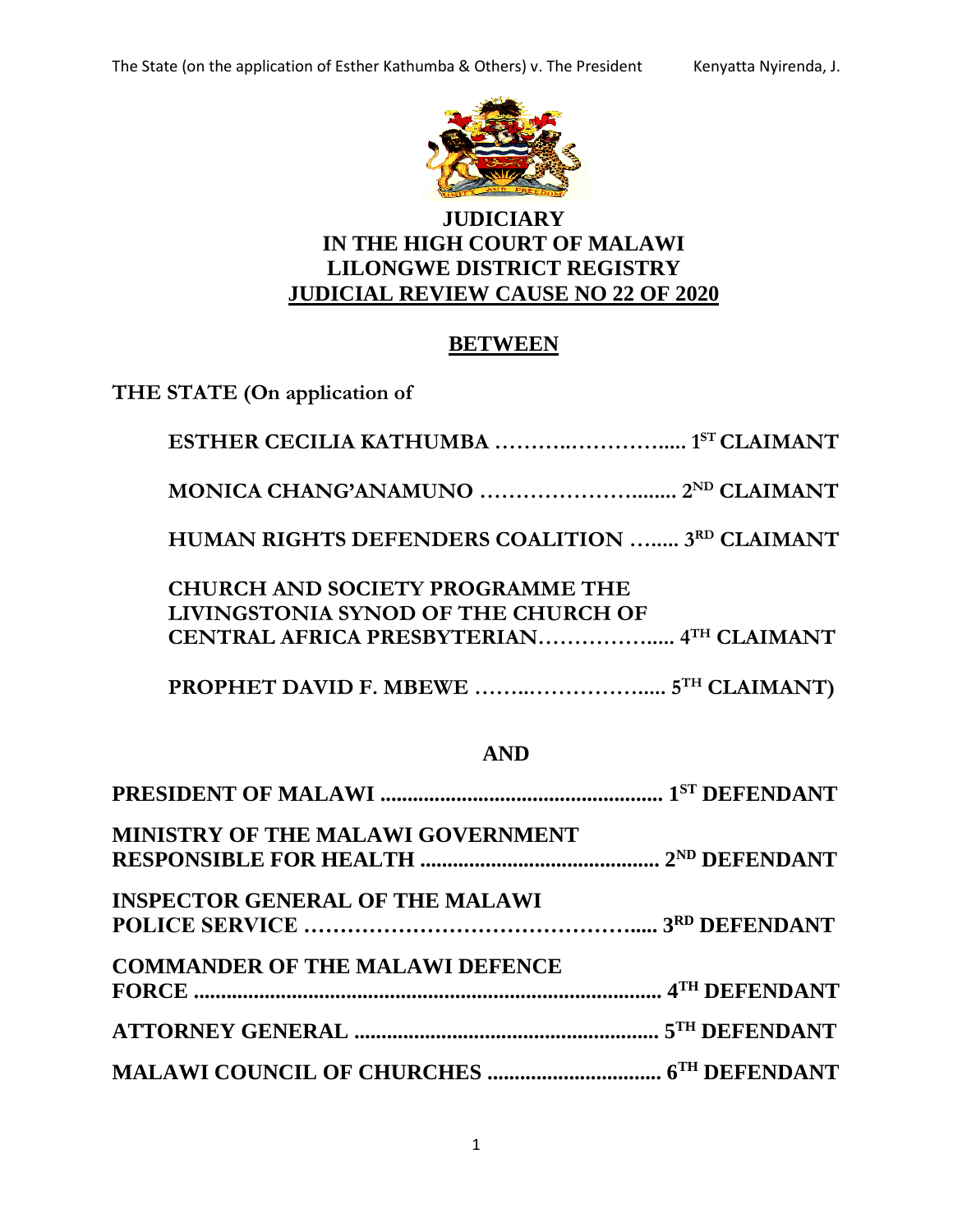## **CORAM: THE HONOURABLE JUSTICE KENYATTA NYIRENDA**

Messrs. Mwafulirwa, Kagundu, Chitukula and Mchizi, of Counsel, for the 1<sup>st</sup> Claimant, 2<sup>nd</sup> Claimant, 3<sup>rd</sup> Claimant and 4<sup>th</sup> Claimant Mr. Chiwaya, of Counsel, for the 5<sup>th</sup> Claimant

1 st Defendant, absent and unrepresented

2<sup>nd</sup> Defendant, absent and unrepresented

3<sup>rd</sup> Defendant, absent and unrepresented

4 th Defendant, absent and unrepresented

5<sup>th</sup> Defendant, absent and unrepresented

6 th Defendant, absent and unrepresented

Mr. Henry Kachingwe, Court Clerk

# **RULING**

*Kenyatta Nyirenda, J.*

Introduction

This is this Court's Ruling on two applications made by the  $1<sup>st</sup>$ ,  $2<sup>nd</sup>$ ,  $3<sup>rd</sup>$  and  $4<sup>th</sup>$ Claimants, on one hand, and the  $5<sup>th</sup>$  Claimant, on the other hand, for interlocutory injunctions.

Application without notice for permission to apply for judicial review and Application for Interlocutory Injunction

On 17th April 2020, the Claimants filed with Court an application without notice for permission to apply for judicial review and an application for an order of interlocutory injunction.

The decisions which the Claimants seek to be judicially reviewed are as follows:

- *"(1) The decision to declare a lockdown without the attendant declaration of a state of emergency when the lockdown amounts to a substantial derogation from the fundamental rights under Chapter IV of the Constitution.*
- *(2) The decision to declare a lockdown without providing for social security interventions to marginalized groups in our society, which groups are in the majority, the decision being made with an effective view of punishing innocent Malawians.*
- *(3) The decision to promulgate Public Health (Corona Virus Prevention, Containment and Management) Rules 2020 (hereinafter referred to as "Covid- 19 Rules) and to implement them without parliamentary oversight as required by section 58 of the Constitution given that the effect of the rules is to substantially derogate from the fundamental rights under Chapter IV of the Constitution. Can a mere Minister lawfully suspend fundamental constitutional rights through the making of*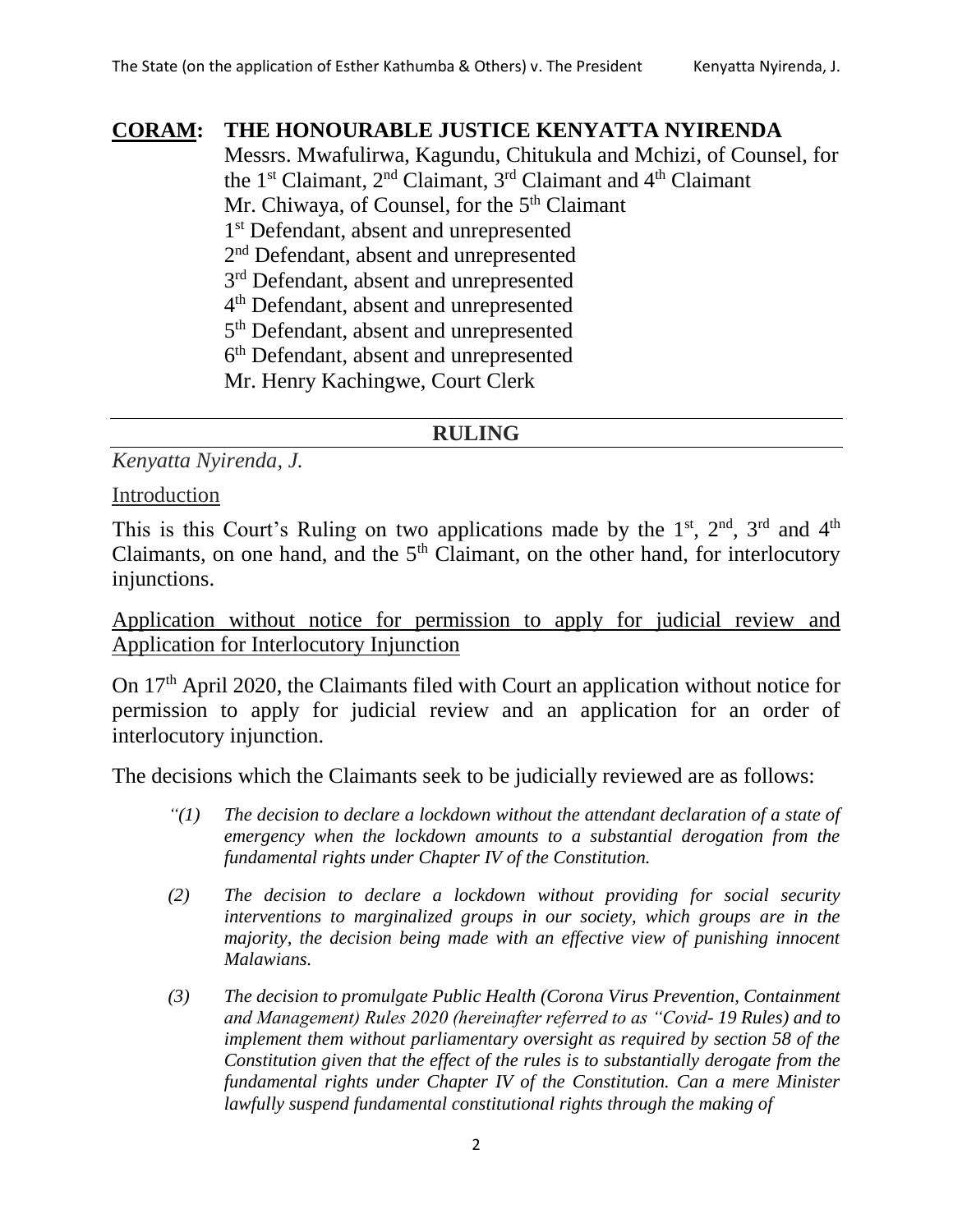*subsidiary rules and lawfully implement the rules before Parliament has a chance to review the rules; and*

*(4) The decision to promulgate and implement the Covid-19 Rules purportedly under section 31 of the Public Health Act where the rules expressly state that they authorize the taking of measures which are outside the scope of the parent statutory provisions and which are otherwise ultra vires."*

The application is supported by five statements sworn by the  $1<sup>st</sup>$  Claimant,  $2<sup>nd</sup>$ Claimant, Honourable Kezzie Kasambala Msukwa, Mr. Gift Trapence and Mr. Moses Mkandawire respectively. The five sworn statements can be summarized as follows.

The  $1<sup>st</sup>$  Defendant on the  $6<sup>th</sup>$  April 2020 declared a state of disaster under section 32 of the Disaster Preparedness and Relief Act. The 2nd Defendant, who is also the Chairperson of a special cabinet committee on Covid-19 assembled by the 1<sup>st</sup> Defendant, conducted a press briefing on the 13<sup>th</sup> April 2020 in which he announced that the total number of confirmed cases had, as of that date, reached 16 infected people and 2 confirmed deaths.

On 14<sup>th</sup> April 2020 the 1<sup>st</sup> Defendant announced that the 2<sup>nd</sup> Respondent, in exercise of his powers under the Public Health Act, had decided to declare a nationwide lockdown effective from the 18<sup>th</sup> April to the 9<sup>th</sup> May, 2020. It was further announced the 2nd Defendant had made the Covid-19 Rules for the management of the outbreak, from whence the whole issue of a nationwide lockdown emanated from.

The 3rd Defendant is a constitutional body established under section 52 of the Constitution with a mandate to provide for the protection of public safety and the rights of persons in Malawi according to the prescriptions of this Constitution and any other law.

The 4<sup>th</sup> Defendant is also a constitutional body established under section 159 of the Constitution and entrusted to, among other things, (a) uphold the sovereignty and territorial integrity of the Republic and guard against threats to the safety of its citizens by force of arms, (b) uphold and protect the constitutional order in the Republic, (c) assist the civil authorities in the proper exercise of their functions under this Constitution, (d) provide technical expertise and resources to assist the civilian authorities in the maintenance of essential services in times of emergency, and (e) perform such other duties outside the territory of Malawi as may be required of them by any treaty entered into by Malawi in accordance with the prescriptions of international law.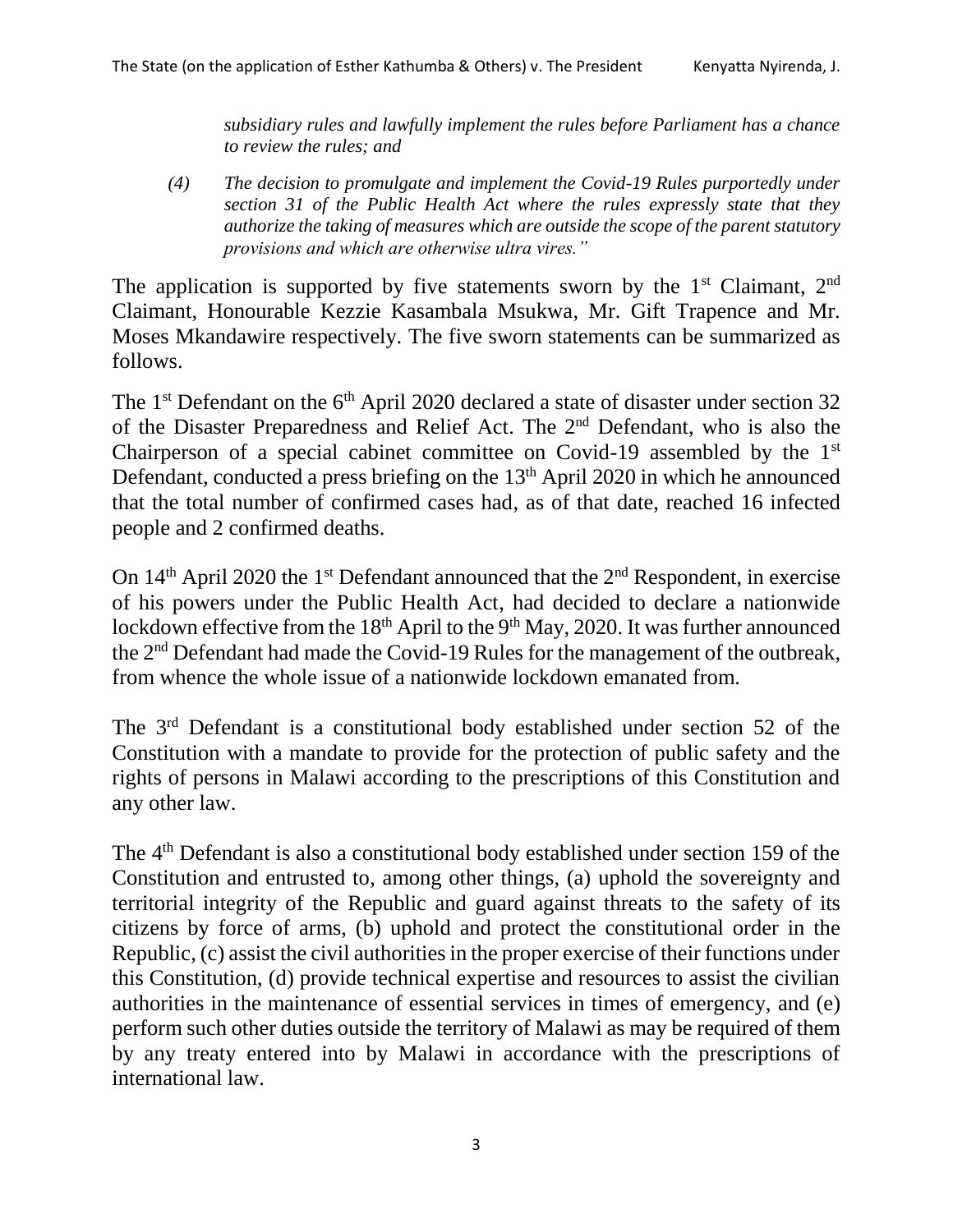The 3<sup>rd</sup> and 4<sup>th</sup> Defendants on 16<sup>th</sup> April 2020 in Lilongwe held a joint press briefing wherein they announced that they were ready to deploy policer officers and soldiers to enforce the lockdown that was declared by the  $2<sup>nd</sup>$  Respondent despite its unconstitutionality.

The application was brought under Order 19, rule 20(3), as read with Order 10, rule 27, of the Courts (High Court) (Civil Procedure) Rules [Hereinafter referred to as "CPR"]. Order 19, rule 20(3), of CPR falls within Part III of the said Order. This Part deals with judicial review and it provides as follows:

#### *"20.- (1) Judicial review shall cover the review of-*

- *(a) a law, an action or a decision of the Government or a public officer for conformity with the Constitution; or*
- *(b) a decision, action or failure to act in relation to the exercise of a public function in order to determine-*
	- *(i) its lawfulness;*
	- *(ii) its procedural fairness;*
	- *(iii) its justification of the reasons provided, if any; or*
	- *(iv) bad faith, if any,*

*where a right, freedom, interests or legitimate expectation of the applicant is affected or threatened.*

*(2) A person making an application for judicial review shall have sufficient interest in the matter to which the application relates.*

*(3) Subject to sub-rule (4), an application for judicial review shall be commenced ex-parte with the permission of the Court.*

*(4) The Court may upon hearing an ex parte hearing direct an inter-partes hearing.*

*(5) Subject to sub-rule (6), an application for judicial review under sub rule (3) shall be filed promptly and shall be made not later than 3 months of the decision.*

*(6) The Court may extend the period under sub-rule (5).*

*21. An application for a mandatory order, a prohibiting order or a quashing order shall be made with an application to the Court for judicial review.*

*22. An application for a declaration or an injunction shall be made with an application to the Court for judicial review and the Court may grant a declaration or injunction where it considers that it would be in the interests of justice to do so having regard to-*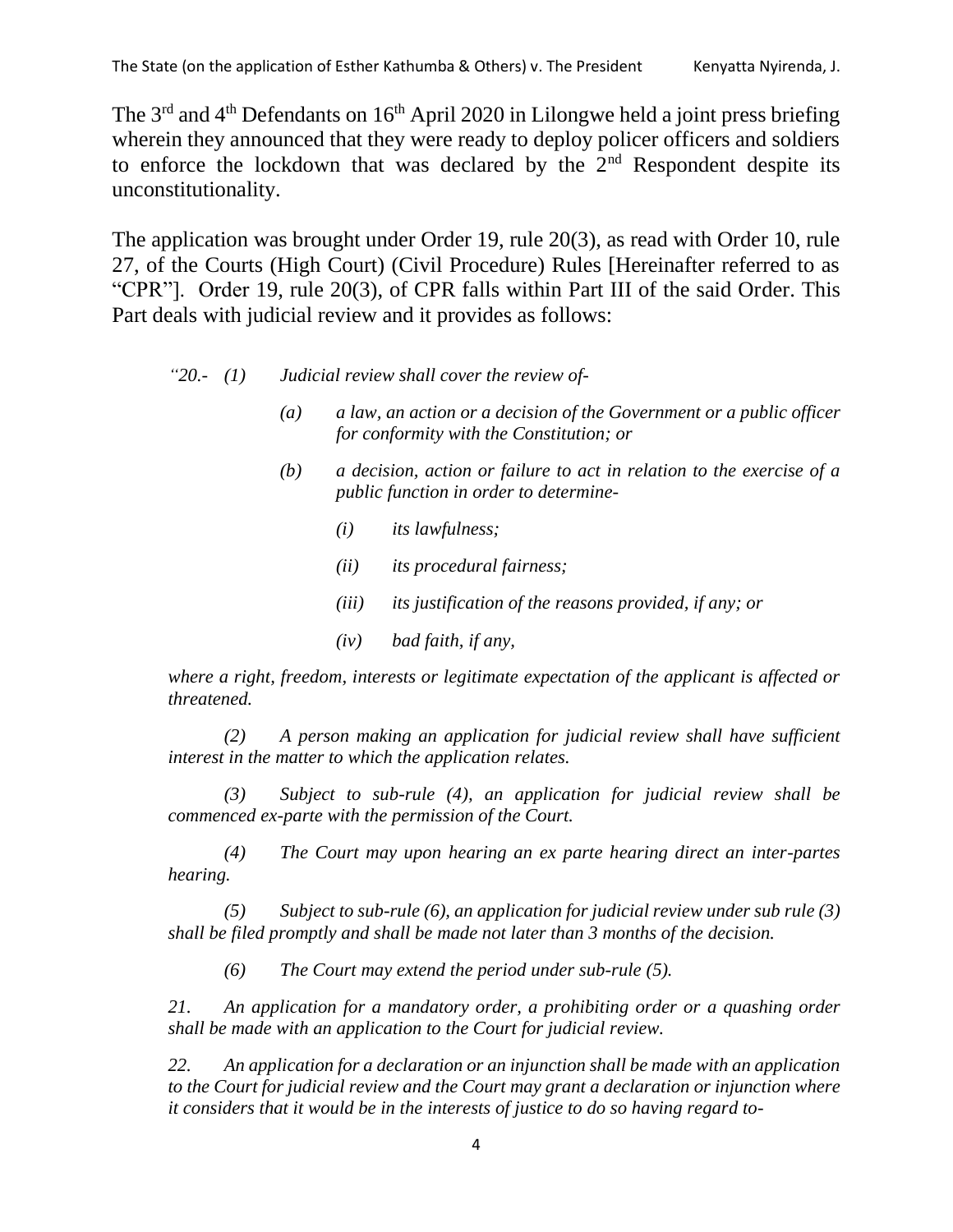- *(a) the nature of the matter in which relief may be granted by a mandatory order, a prohibiting order or a quashing order;*
- *(b) the nature of the person or institution against whom relief may be granted by such an order; and*
- *(c) all the circumstances of the case.*

*23. - (1) An application for judicial review shall set out the grounds for making the application and shall be supported by a sworn statement.*

- *(2) An application under sub rule (1) shall name as defendant –*
	- *(a) for a declaration in relation to an Act or subsidiary legislation, the Attorney General;*
	- *(b) for an order that a person shall do or shall not do something, the person in question; and*
	- *(c) for an order about a decision, the person who made or should have made the decision.*
- *(3) An application under sub rule (1) shall be served on –*
	- *(a) the defendant within 28 days from the date of filing the application;*
	- *(b) any other person who is directly affected by the application, within 28 days of filing the application; and*
	- *(c) other person the Court may order that he may be added as a party, within 28 days of filing the application.*

*24. The defendant shall, within 14 days of service of the application, file a defence supported by a sworn statement.*

*25. The Court shall set down a date for a scheduling conference not later than 28 days from the date of filing the Defence and Order 14 shall, with the necessary adaptation, apply to the application under this Part." –* Emphasis by underlining supplied

We pause to note that rule 23 is very specific as to who can be named as a defendant and that the application should be served on, among other persons, the defendants. In this respect, the scheme under rule 23 is markedly different from what obtains under the Civil Procedure (Suits by or Against the Government or Public Officers) Act. Under the said Act, save as otherwise expressly provided by an Act of Parliament, suits by or against the Government have to be instituted by or against the Attorney General: see section 3 of the said Act. This raises a host of legal questions with the key one being whether a defendant named under rule 23(2) (b) and 23(2)(c) can be represented by the Attorney General without the Attorney General or such a defendant filing a Notice of Appointment of Legal Practitioner to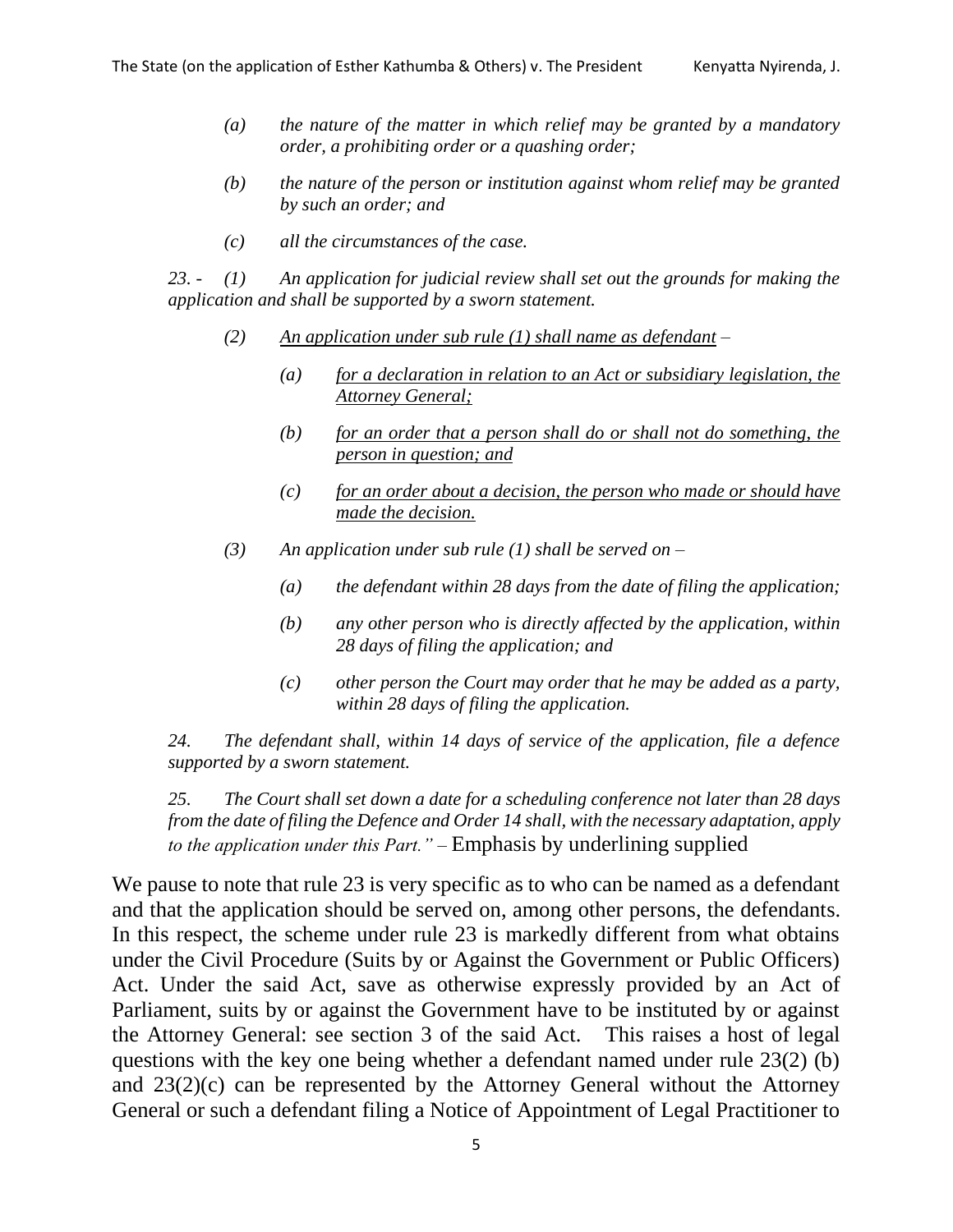that effect. We will revert to this issue shortly when we discuss the Notice of Withdrawal filed by the Attorney General.

The application without notice for permission to apply for judicial review concluded with an application for an interlocutory order of injunction restraining "*the Defendants, either through themselves or through their servants, agents, subordinates, employees, or whomsoever on the Respondents' behalf, from effecting and or otherwise enforcing the lockdown declared by the 2nd Respondent until the final determination of this matter or further order of the Court*" [Hereinafter referred to as the "1st Application for Interlocutory Injunction"].

The application without notice for permission to apply for judicial review and the 1<sup>st</sup> Application for Interlocutory Injunction came before me on 17<sup>th</sup> April 2020. Having considered the applications, I granted the Claimants permission to apply for judicial review. Regarding the 1st Application for Interlocutory Injunction, I granted it "*for a period of 7 days, that is, up to 24th April 2020 at 9 o'clock in the forenoon*" when the application was to be heard inter-partes. I also directed the Claimants to have the Court documents served on the first five Defendants not later than 20<sup>th</sup> April 2020.

# Application to Discharge Permission

On 21st April 2020, the Attorney General filed with the Court an application for an order discharging permission for judicial review that was granted on  $17<sup>th</sup>$  April, 2020 (Application to Discharge Permission). For reasons which appear shortly, I have reproduced below the wording of the body of the Application to Discharge Permission:

## *"INTER PARTES APPLICATION FOR AN ORDER DISCHARGING PERMISSION FOR JUDICIAL REVIEW*

### *(Under Order 10 r 1 and 3 of the Courts (High Court) (Civil Procedure) Rules and under Courts Inherent Jurisdiction)*

*LET ALL PARTIES attend Court on the 24th day of April, 2020 at 9 o'clock in the fore noon on hearing of an application for an order discharging permission for judicial review that was granted on 17th April 2020.*

*TAKE NOTICE the sworn statement of NEVERSON CHISIZA filed herewith shall be used in support of the application."*

The Application to Discharge Permission is not complete: it does not state the party or parties making the application. Needless to say, it is very important that the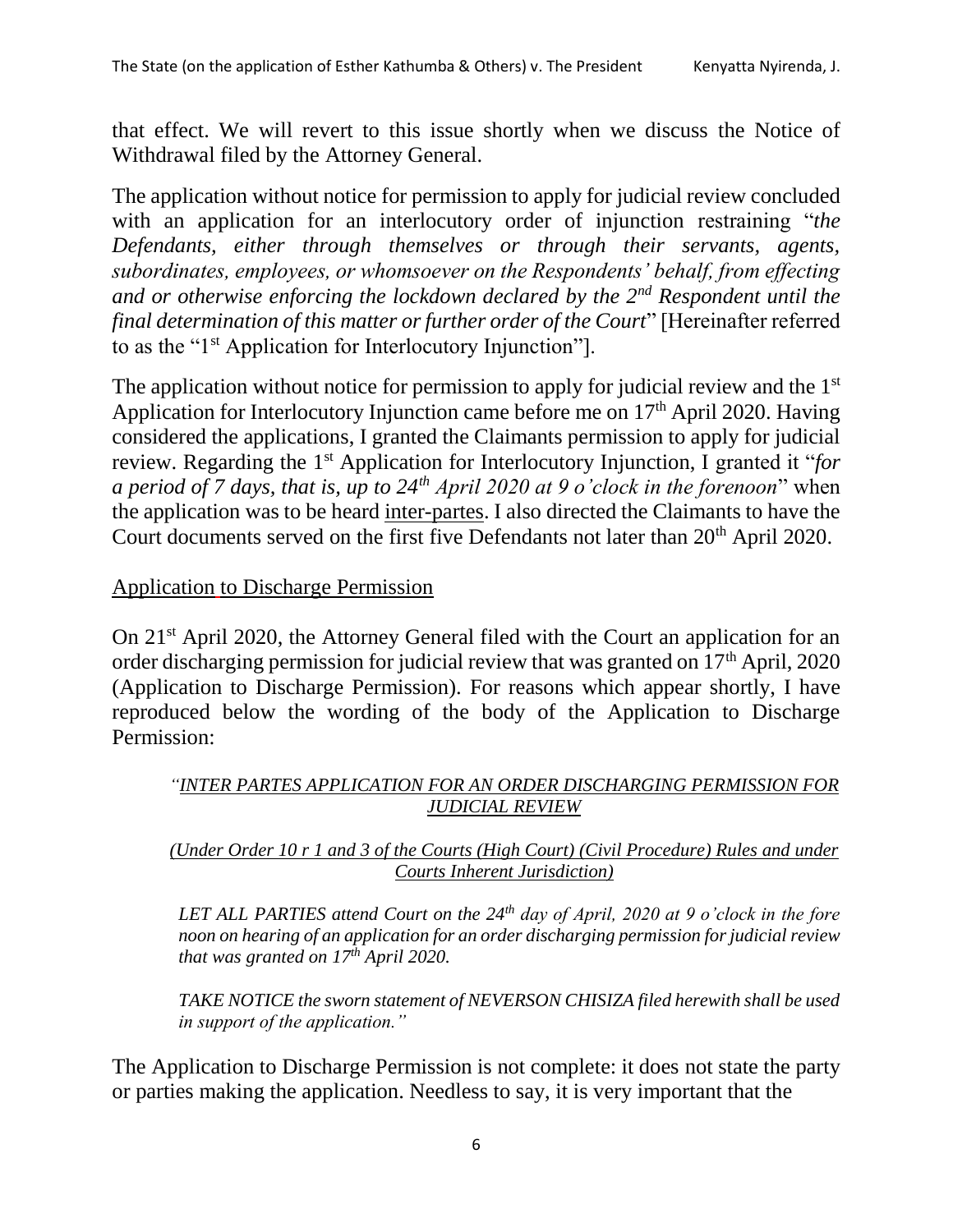application should expressly state the party making the application. It will be recalled that, in terms of Order 19, rule 23, it is not only the Attorney General who can be named as a defendant in judicial review proceedings. As exemplified by this case, there are six defendants and each one of these has a right to see how best to conduct his or its case. In the premises, it would foolhardy for the Court and, indeed the other parties, to assume that an application to discharge permission for judicial review filed by the Attorney General is an application made by all the defendants to a case.

The take-home message is that an application must be worded in such a way that the identity of the party making the application can easily be known.

The Application to Discharge Permission was actually supported by two statements (not just one as stated in the body of the Application) sworn by Dr. Dan Namarika, and Mr. Neverson Chisiza**,** Principal State Advocate in the Attorney General's Chambers, respectively.

The Sworn Statement by Dr. Dan Namarika will be quoted in full:

*"DEFENDANT'S SWORN STATEMENT IN OPPOSITION TO THE APPLICATION FOR INJUNCTION*

- *1. THAT I am the Secretary for Health and a member of the Special Cabinet Committee on Covid-19 (the Committee) and therefore, am duly authorized to swear this sworn statement on behalf of the Defendants.*
- *2. THAT the Minister of Health travelled to Karonga as a result of which, he is not able to swear a sworn statement.*
- *3. THAT facts set out in this sworn statement are based on personal knowledge of this matter and some have passed on to me in my capacity as Secretary for Health and member of the Committee and are to the best of my knowledge and belief, true and correct.*

### *(a) Brief Background*

- *4. THAT in or around November, 2019, a strange and deadly virus hit Wuhan, Hubei Province in China. The virus causes an illness known as Covid-19, characterized by severe acute respiratory syndrome. The said virus is highly contagious. Within months, the virus has spread to almost all the countries in the world, infecting millions of people and killing hundreds others across the world.*
- *5. THAT on or about 12th March, 2020, the World Health Organization declared Covid-19 as a pandemic.*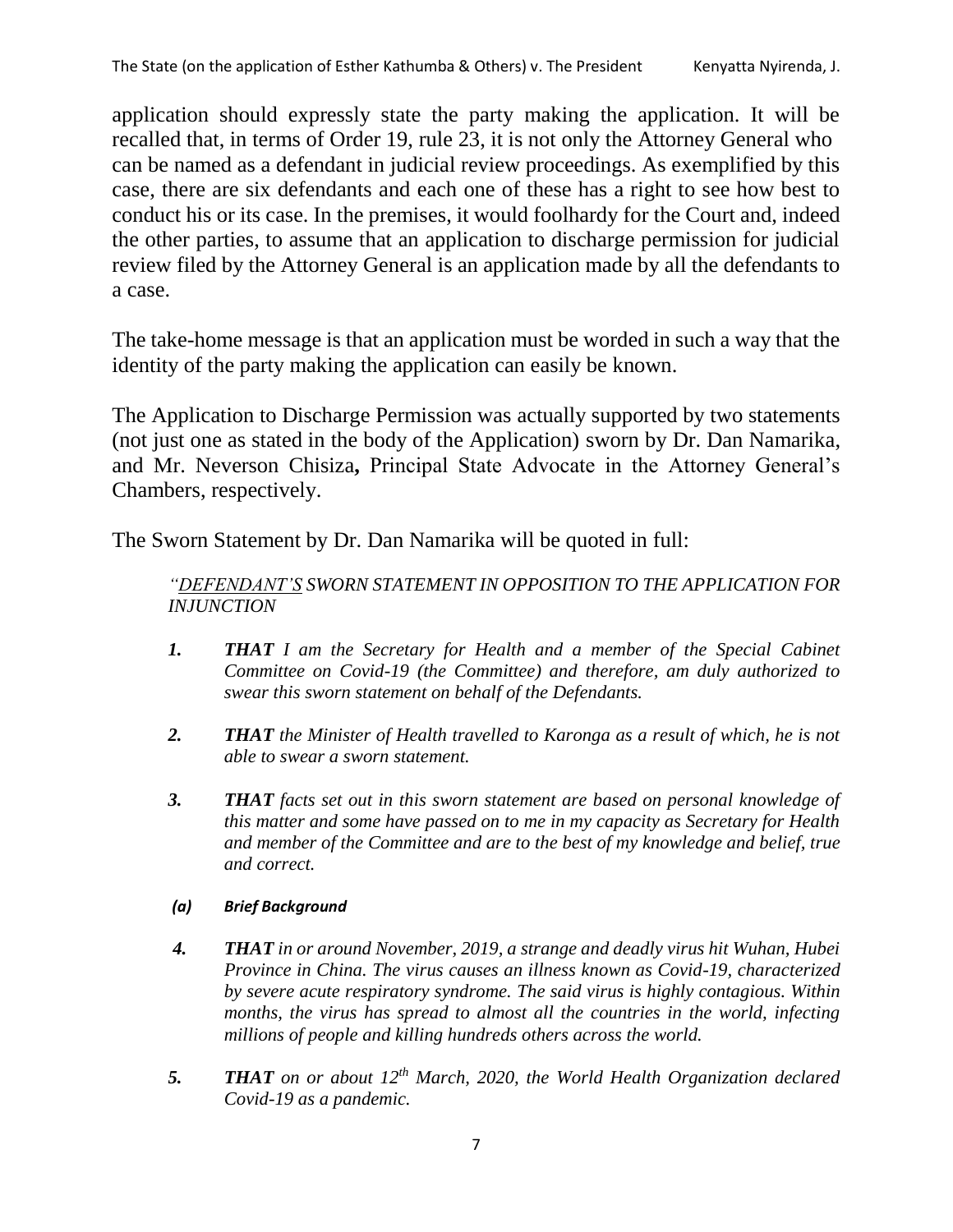- *6. THAT currently, there is no vaccine or medical treatment for Covid-19. The only way is to prevent the spread of the virus. This, however, is a very big challenge because the virus is highly infectious.*
- *7. THAT, like almost all other African countries, Malawi has not been spared by the virus. So far, Malawi has registered 17 cases of Covid-19 and 2 have been confirmed to have died from the virus.*

#### *(b) Legality of the Lockdown*

- *8. THAT in exercise of powers conferred upon the Minister of Health under section 31 of the Public Health Act, he promulgated Public Health (Corona Virus Prevention, Containment and Management) Rules (the Rules) as one of the ways of preventing, containing and managing the virus.*
- *9. THAT I verily believe that the Minister of Health, has mandate under section 31 of the Public Health Act to enact the rules and therefore, I believe that he acted within his legal mandate.*
- *10. THAT the said rules were duly gazetted on 9th April, 2020. The Minister informed me that he was advised by the Attorney General which advice he held to be correct, and I also hold the same to be correct that the said rules attained the force of law on the date they were gazetted.*
- *11. THAT the Minister proceeded to declare a lockdown pursuant to rule 11 of the Rules. I believe that the said declaration was well within the Minster's mandate since it is provided for under the Rules which rules were made in exercise of his powers under section 31 of the Public Health Act.*
- *(c) Would the lockdown substantially and significantly affect fundamental rights and freedoms recognized by the Constitution?*
	- *(i) Right to Life and Right to Human Dignity, Right to freedom of conscience, Right to equality and non-discrimination*
- *12. THAT through the Committee, Government has come up with National Covid-19 Preparedness Response Plan (the Response Plan). There is now shown to me a copy of the Response Plan exhibited hereto and marked 'MoH1'.*
- *13. THAT as will be noted in the Response Plan, Government has allocated money to support the vulnerable group including the ultra-poor in our society, both in urban areas as well as rural areas.*
- *14. THAT the money under Mtutukula Pakhomo Project (social cash transfer) has already been paid to all 28 districts for 4 months in advance in preparation for the lockdown. It not true that there is no social security in place.*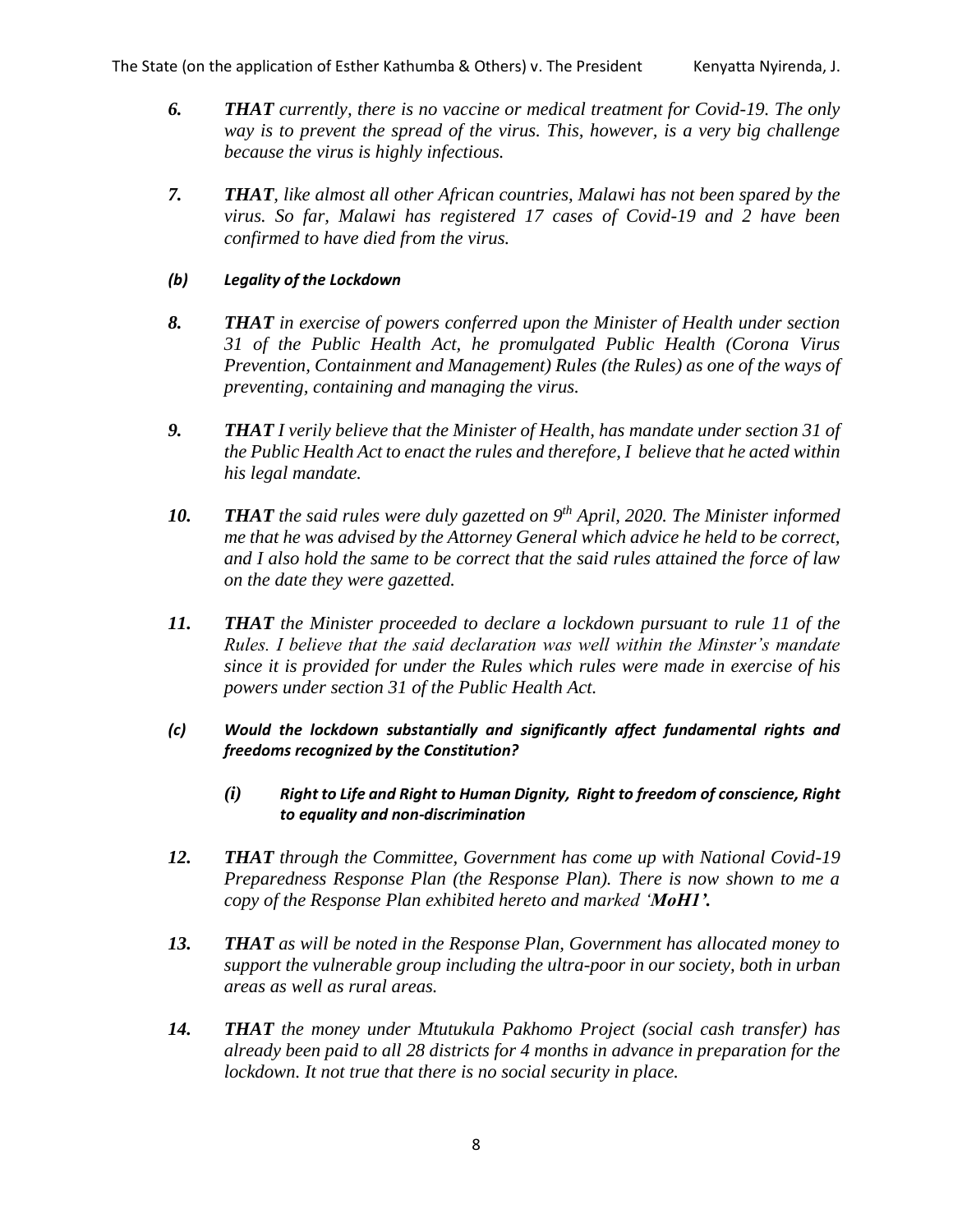- *15. THAT further Government will use the already established committees at grassroots level including block leaders and traditional leaders, Village Development Committees (VDC), Area Development Committees (ADC), District Councils, City Councils and Municipality Councils and other similar structures in allocating resources to the people.*
- *16. THAT conclusively, it is not true that people's right to life will substantially and significantly be affected by starving to death, and right to human dignity as people will be forced to beg.*
- *17. THAT I have to emphasize that Government is run by people with ability to adapt the measures put in place at any time in order to serve the people of Malawi.*
- *18. THAT a proper reading of the rules clearly establishes that the right to equality and non-discrimination will not be violated. Neither will the right to freedom of conscience be violated.*

#### *(ii) Rights of children to maintenance, right to marriage, right to economic activities, right to development, right to freedom of association, right to freedom of assembly, political rights, access to justice, and the right of accused persons*

- *19. THAT further, I believe that the Rules and in particular, the lockdown do not substantially and significantly derogate the aforementioned rights. It is my belief that the said rights will still be enjoyed but restrictively.*
- *20. THAT it therefore cannot be said that the Rules and the lockdown substantially and significantly affect fundamental rights recognized in the Constitution.*
- *21. THAT further, I have been advised by the Attorney General which advice I hold to be true that the rights under (ii) above are not absolute. They can be limited in a way recognized by the Constitution.*
- *22. THAT I therefore pray that the Court should consider the urgency of the matter herein and the need to allow Government handle the pandemic in the best way it deems fit by discharging the order of interlocutory injunction obtained herein.*
- *23. THAT I understand that this sworn statement shall be used in court proceedings and that I make this sworn statement consciously acknowledging that if I have made a false statement I may commit perjury and be liable to substantial penalty." -* Emphasis by underlining supplied

We pause here to observe that the sworn statement is headed "DEFENDANT'S SWORN STATEMENT ..." The sworn statement is in respect of one defendant only. Which particular defendant is this?

The Sworn Statement by Mr. Neverson Chisiza states: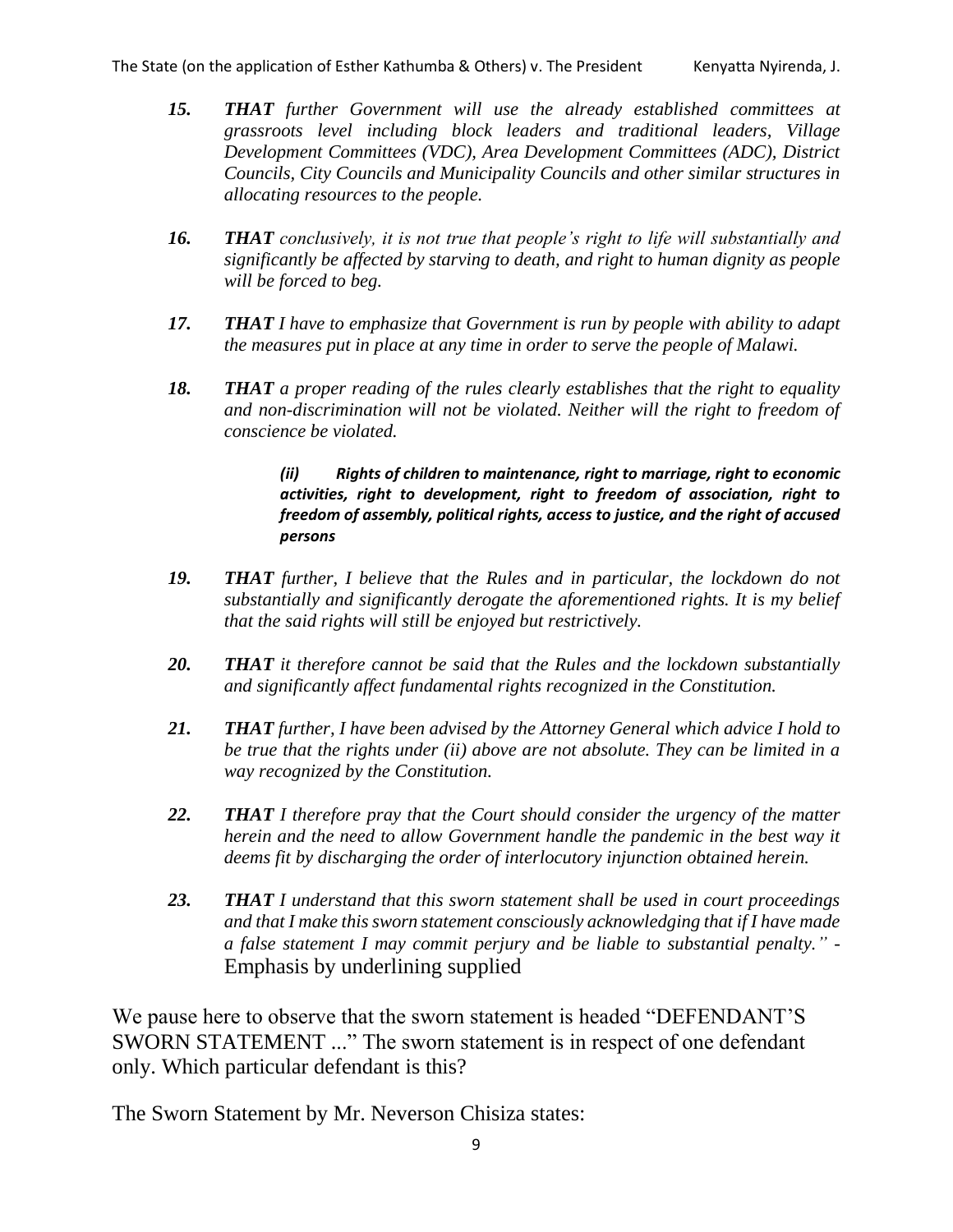- *"1. The Attorney General is acting on behalf of the Defendant in this matter and therefore, I am duly authority to make this sworn statement.*
- *2. Unless stated otherwise, the statements of fact that I depose to herein are from information imparted upon me by my clients and I verily believe the same to be true*
- *3. Through an ex parte application, the Claimants herein obtained permission for judicial review of the 2nd Defendants decisions in promulgating and implementing Public Health (Corona Virus Prevention, Containment and Management) Rules, 2020 (the Rules) and enforcing a lockdown thereunder.*
- *4. The Claimants were also granted an interlocutory application restraining the Defendants from implementing the lockdown.*
- *5. In support of the said applications, the Claimants filed 5 sworn statements.*
- *6. I believe the sworn statement of Hon Kezzie Kasambala Msukwa, MP is void on the basis that he is not a party to the proceedings. Neither is he representing any party to the proceedings. His sworn statement should therefore be struck off the record.*
- *7. I also believe that the sworn statements of Gift Trapence and Moses Mkandawire are fatally defective because they do not conform to the procedure laid down by the Supreme Court in Ex Parte Kajoloweka case (as argued in the skeleton arguments) in the following way:*
	- *7.1 The sworn statements do not establish that the deponents have locus standi.*
	- *7.2 The sworn statements have not exhibited the objects of the NGOs the deponents purport to represent.*
	- *7.3 The sworn statements have not exhibited the constitutions of the respective NGOs*
	- *7.4 Failure to identify the people whose interest they claim to represent.*
- *8. I believe that the foregoing omissions make the said sworn statements fatally defective. They too, should be expunged from the court record.*
- *9. What then remains are the sworn statements of Hon Esther Cecilia Kathumba, MP and that of Hon Monica Chang'anamuno, MP.*
- *10. As will be noted, these sworn statements barely establish an arguable case for judicial review. They only adopted the sworn statements that we seek the court to strike off for being defective.*
- *11. I repeat the foregoing and state that the said sworn statements cannot 'satisfy court' to grant permission for judicial review.*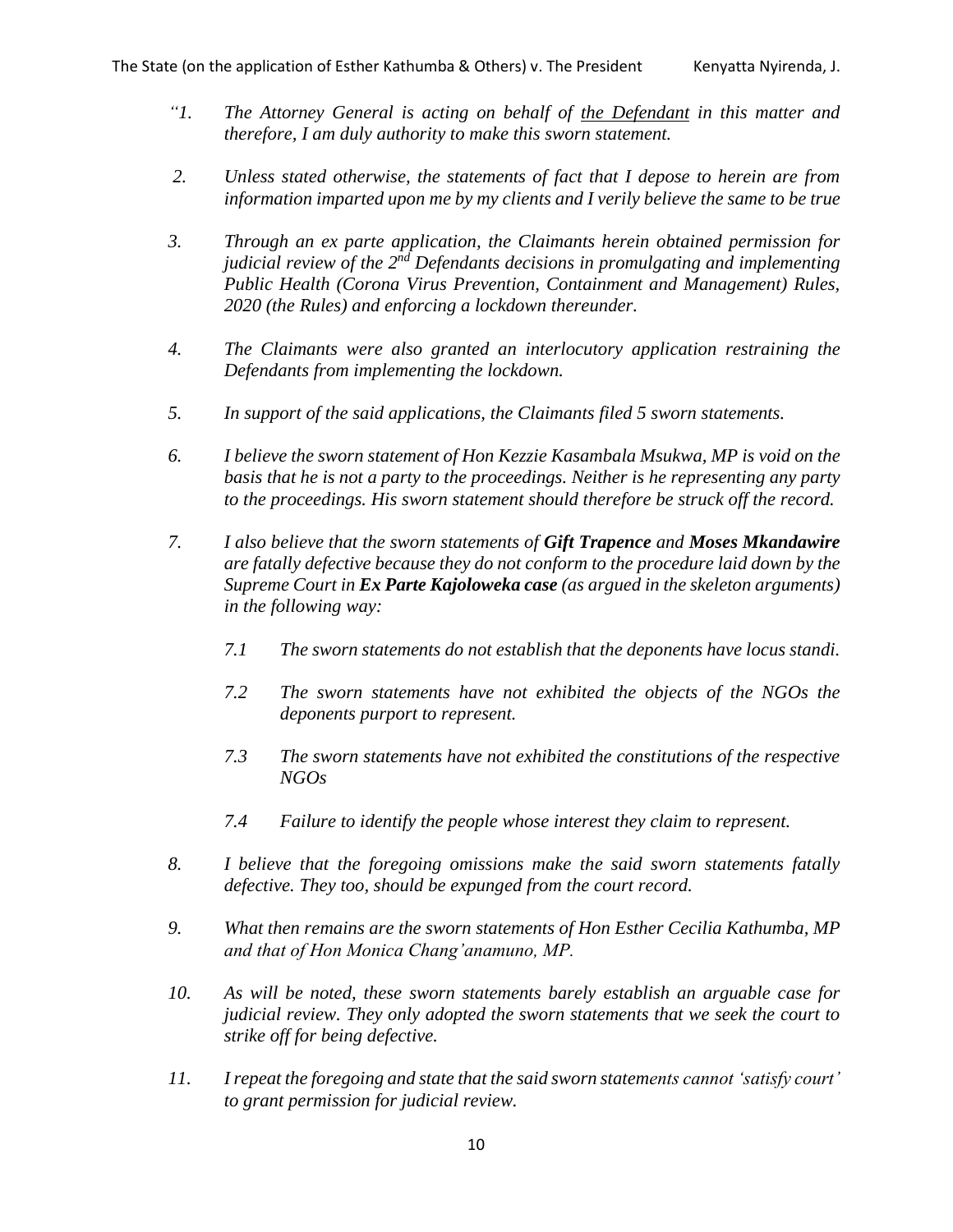- *12. Further, under the rules of procedure (the CPR), it is mandatory that the Applicant should outline Grounds for Judicial review. There are no grounds for judicial review herein.*
- *13. It is on the above grounds that I humbly pray that permission for judicial review should be discharge with costs." –* Emphasis by underlining supplied

Before moving on, it has to be observed that the two sworn statements do not cure the "incompleteness" in the Application to Discharge Permission regarding the identity of the party or parties making the application.

## Consolidation of Proceedings

On 17th April 2020, the case of **Prophet David F. Mbewe (On his own behalf and on behalf of the Registered Trustees of the Living Word Evangelistic Church) v. Malawi Council of Churches and Attorney General,** HC/PR Civil Cause No. 112 of 2020, was commenced at the Principal Registry in Blantyre. The Claimant seeks, among other reliefs, "*a permanent order of injunction restraining the Defendants from suspending religious gatherings or implementing or enforcing the suspension of religious gatherings or the complete closure of religious gatherings against the Claimant or any church in Malawi until the hearing and determination of this matter or till a further order of the Court*". The Claimant state that the suspension of religious gatherings infringes the constitutional rights of the members of Living Word Evangelistic Church to religious liberty, economic activity and development.

The Claimant also applied for an interlocutory injunction restraining the Defendants by themselves, their servants or agents or any person whosoever, "*from suspending religious gatherings or implementing or enforcing the complete closure of religious gatherings against the Claimant and all churches in Malawi whether there is lockdown or not until the hearing and determination of this matter or till a further order*" [hereinafter referred to as the "2<sup>nd</sup> Application for Interlocutory Injunction"]

The 2<sup>nd</sup> Application for Interlocutory Injunction is supported by a statement sworn by the 5<sup>th</sup> Claimant. The statement starts with a background relating to the promulgation of the Convid-19 Rules. Thereafter, the statement is as follows:

*"8. THAT in respect of the same, some churches like Catholic church of Malawi, Seventh day Adventist Church, Nkhoma Synod of the CCAP and Malawi Assemblies of God have announced to suspend church gathering and advised their members to close churches.*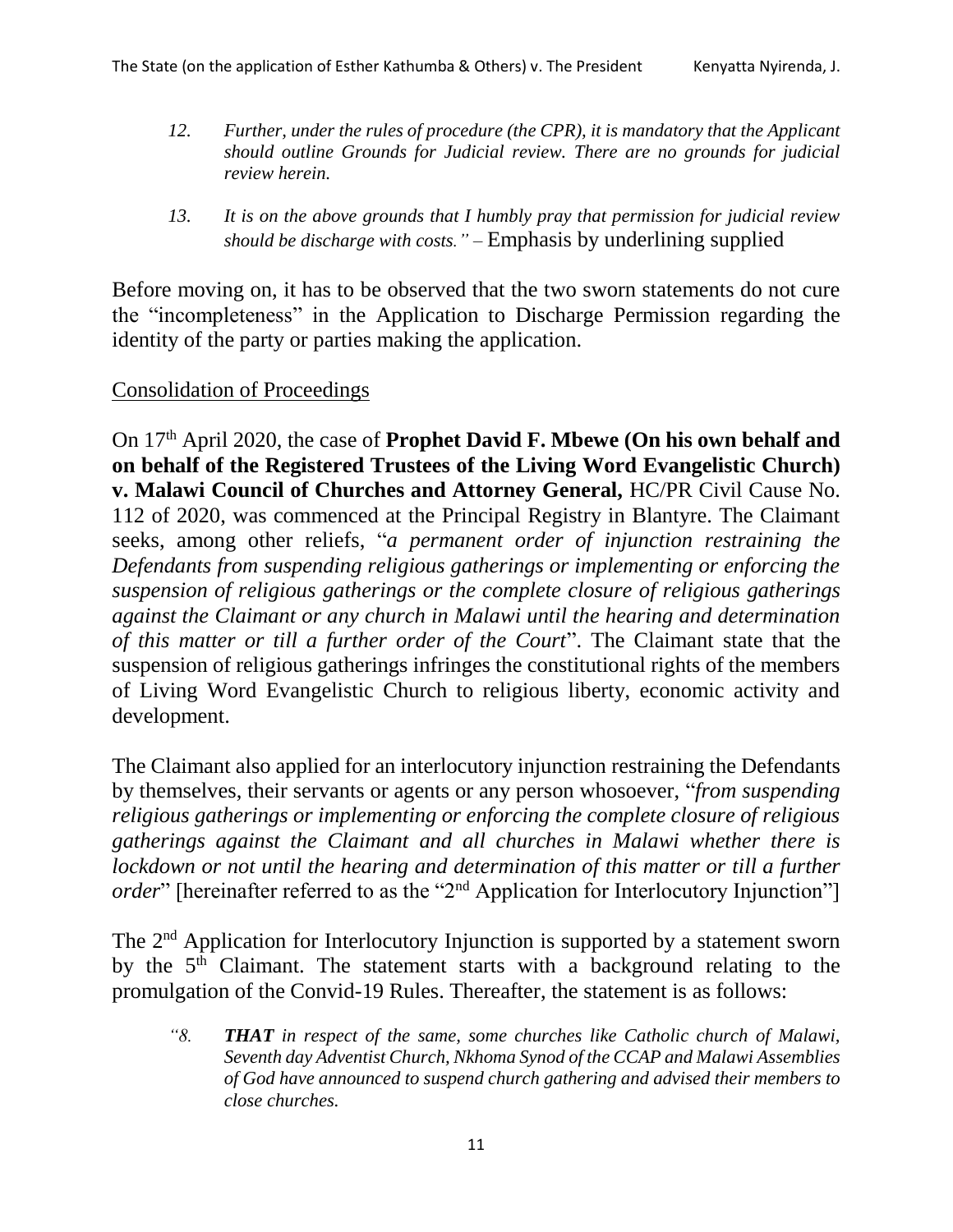- *9. THAT in respect of the same, Malawi Council of Churches intends to implement the suspension of closure of the churches in lockdown. The Malawi government in essence intend to enforce the closure of the churches through enforcement.*
- *10. THAT this decision to close or suspend churches intend to be implemented without consultation from our churches and hence acting against the procedure or the power of the law.*
- *11. THAT this decision will at large affect and infringe our constitution rights to religious liberty, economic activity and development.*
- *12. THAT this decision is not a public policy not a law at all but just procedural decision made by them big churches that will affect or at large.*
- *13. THAT for us to earn a living we are expect people to gather and worship so we can find food to eat, pay rentals for the church, buy electricity and pay bills. The suspension of will at large put our life and the operation of the church at risk.*
- *14. THAT as church and other churches also have staff working in our churches like guards and cleaners who also expect to receive their pecks through gathering of the people and to collect offering.*
- *15. THAT further, our members rights to religious liberty will be violated and limited. If this is implemented, they are ought to be given a chance to pray and exercise their faith.*
- *16. THAT as of fact, we as church we are aware of the measures put in place for religious gatherings and we undertake to implement the same. We understand that they are enforcement officers in place to implement the directives and orders and the Act. That closure or suspension of the church gatherings will in essence have a devastating impact to us as a church. As a result, our rights and liberty will be violated.*
- *17. THAT we as a church are aware that religious gathering shall be regulated by*
	- *a. Maintaining a distance of 2 meters individuals in all directions no exceeding 50 in number, including clergy and official.*
	- *b. The church to disinfect and allow for a 2 hours cooling off period before service.*
	- *c. Provision of sanitary products including disfenctios, microphone, offertory baskets not be mobile and promote cash transactions.*
- *18. THAT I believe that there are issues to be tried, I believe that the council has no lawful authority suspend the gathering of any church. I also believe that the government have no authority to enforce closure or suspend church gathering. I*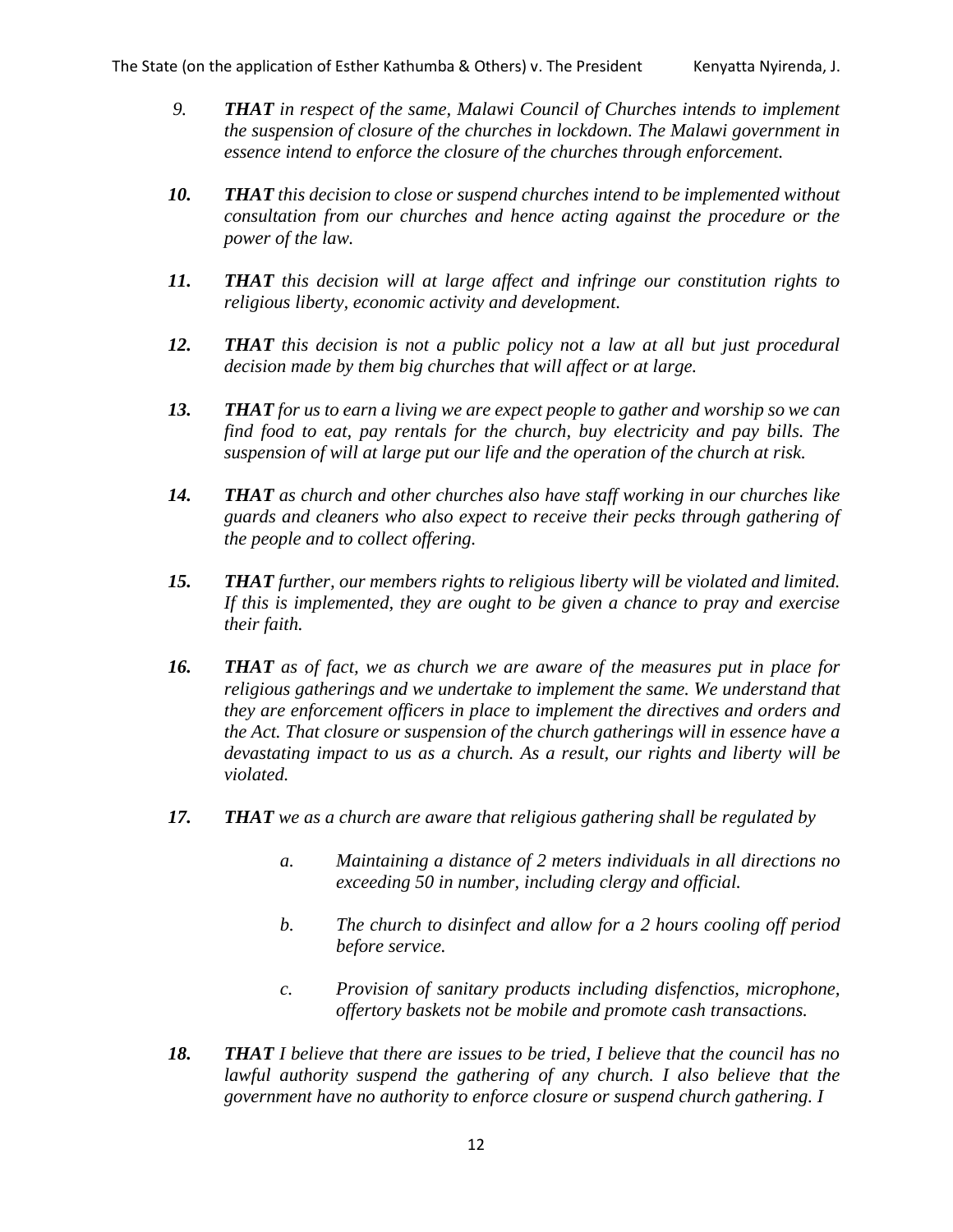*believe the Court need to determine whether the Act gives the council or any authority to close the church or the government in the circumstances.*

- *19. THAT I therefore pray for an order that the council or any authority should not close or suspend the gathering of the churches.*
- *20. THAT the church and the Attorney General has nothing to lose at all since it is not against the policy if the churches are still operating provided they are following the measures put in place.*
- *21. THAT it will be proper and just for the Court to stop the defendant and restrain us or churches from gathering in light with the measures in place. If this is implemented, will suffer grave injustice.*
- *22. THAT we will suffer inconvenience if the injunction is refused because the lockdown will likely take long period, it is most likely to be extended. There won't be remedy reparable. The council of church nor the Government will not be in a position to remedy the damages suffered.*
- *23. THAT the defendants will not suffer any inconvenience at all if the order of injunction is granted because the order of lockdown is to be implemented*
- *24. THAT even if the lockdown is not implemented it will be very unfair if the churches are suspended.*

#### *Undertaking Clause*

- *25. THAT the applicant undertakes to comply with the directives that the Court may give in relation to this order and should the Court later be of the view that this order was wrongly granted, and the defendants suffered damages thereby which ought to pay I agree to pay such damages.*
- *26. WHEREFORE I pray to this Honourable Court to consider grant the order of Interlocutory Injunction, restraining the Defendant by itself, its servants or agents or any person whosoever, howsoever appointed from suspending or implementing the complete closure of religious gatherings against the claimant or any church in Malawi until the hearing and determination of this matter or till a further order of the Court."*

The 2<sup>nd</sup> Application for Interlocutory Injunction was also accompanied by skeleton arguments.

Having considered the application Justice Tembo noted the following:

- *"1. That these matters are similar, though this is focusing on religious gathering economic and associated rights,*
- *2. That both cases arise out of the same transaction.*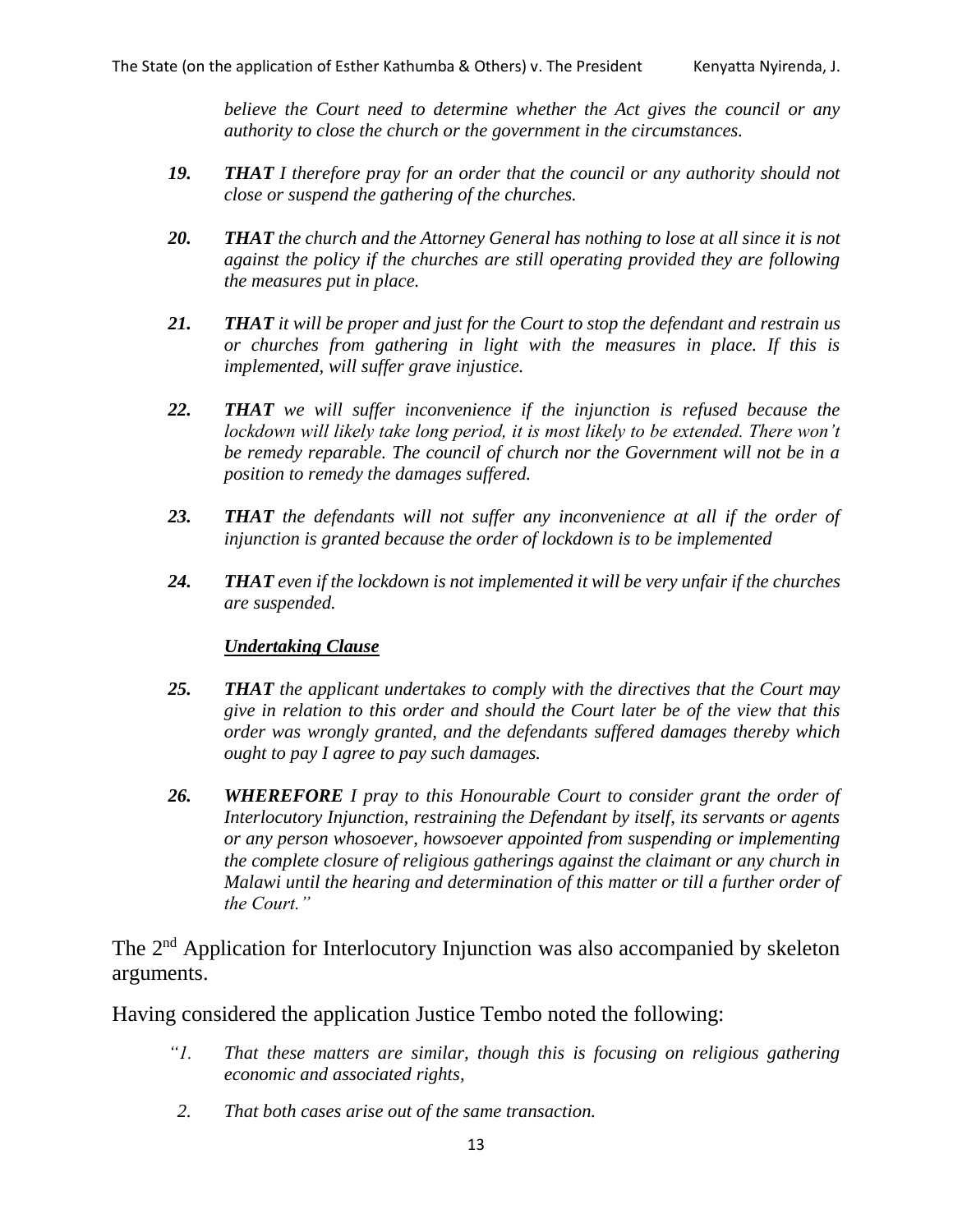*3. That both relate to the common question of law."*

Having formed the said view, and acting pursuant to Order 6, rule 11, of CPR, Justice Tembo ordered the case of **Prophet David F. Mbewe v. Malawi Council of Churches and Attorney General,** HC/PR Civil Cause No. 112 of 2020, to be consolidated with the proceeding herein.

Following the consolidation, I ordered and directed as follows:

- *"1. THAT the 5th Claimant shall serve on the other parties to this case all documents filed by him, including the originating process and the application for an interlocutory injunction, not later than 23rd April 2020*
- *2. THAT 1 st Claimant, 2nd Claimant, 3rd Claimant and the 4th Claimant and all the Defendants shall each file with the Court, and serve on the 5th Claimant, all documents that he, she or it intends to rely on in this case, not later than 23rd April 2020*
- *3. THAT each party should prepare and file with the Court, not later than 23rd April 2020, written submissions on the question whether or not the matters raised by this case fall within the ambit of section 9(2) of the Courts Act*
- *4. THAT, for the avoidance of doubt and in the interest of clarity, this Order is supplementary to, and NOT in substitution of, the Order made by this Court on the 17th day of April 2020."*

# Notice of Withdrawal

On 23rd April 2020, there was filed with the Court the following Notice:

*"NOTICE OF WITHDRAWAL (Under the Court's Inherent Jurisdiction)*

# *TAKE NOTICE*

*That the Defendants, having carefully considered their position, and no longer being desirous to argue an application to vacate the interlocutory injunction or to be heard in relation thereto;*

*AND no longer being desirous to contest the permission to move for judicial review DO HEREBY wholly withdraw their court processes filed on 21st April, 2020.*

*For the record, the said court processes and supporting documentation comprise the following:*

*1. The Application to Discharge Permission for Judicial Review;*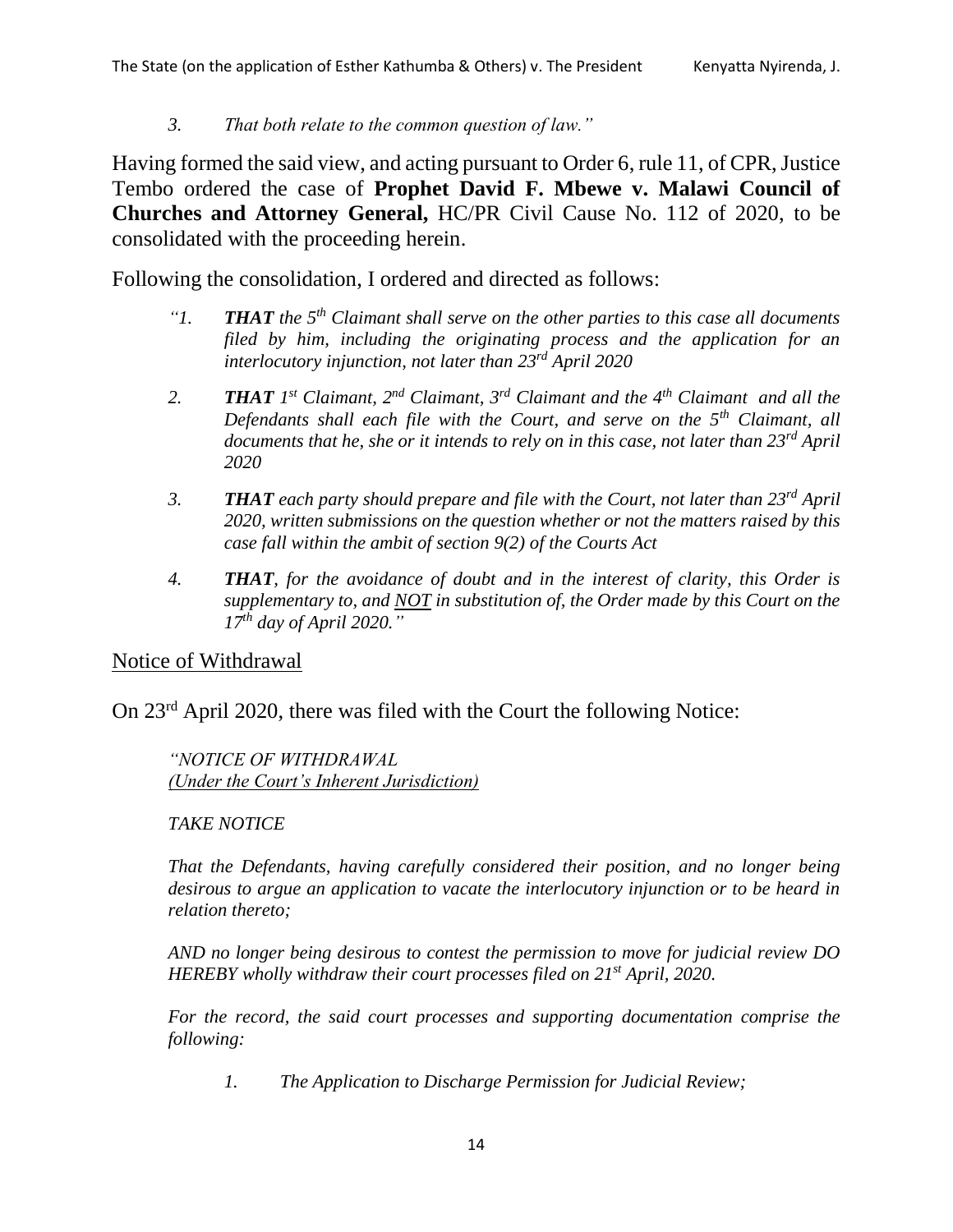- *2. The Sworn Statement of Neverson Chisiza in support of an Application to Discharge Permission for Judicial Review;*
- *3. The Sworn Statement of Dan Namarika in Opposition to an Application for an Interlocutory Injunction; and*
- *4. The Skeleton Arguments in Response to the Application for Interlocutory Injunction and Application for an Order Discharging Permission for Judicial Review.*

*Dated this 23rd day of April 2020*

*ATTORNEY GENERAL'S CHAMBERS" –* Emphasis by underlining supplied

The Notice of Withdrawal, just like the Application to Discharge Permission, raises more questions than answers. Firstly, it will be noted that the Notice of Withdrawal purports to invoke the Court's inherent jurisdiction.

The doctrine of inherent jurisdiction helps the Court to achieve justice where it would not have been possible to do so: See **Grobbelaar v. News Group News Papers Ltd [2002] WLR 3024** wherein the House of Lords adopted the definition by Jacob in his article "The Inherent Jurisdiction of the Court (1970) 23 CLP 23" which state as follows:

**"***The inherent jurisdiction of the court may be defined as being the reserve or fund of power, residual source of powers, which the court may draw upon as necessary whenever it is just and equitable to do so and in particular to ensure the observance of the due process of law, to prevent improper vexation or oppression, to do justice between the parties and to secure a fair trial between them."*

Another way of putting it is that inherent jurisdiction remains the means by which Courts deal with circumstances not proscribed or specifically addressed by rule or statute, but which must be addressed to promote the just, speedy, and inexpensive determination of an action.

Inherent jurisdiction should be exercised in conformity with statutes and well established rules of practice: see the Canadian case of **College Housing Cooperative Ltd. v. Baxter Student Housing Ltd. [1976] 2 S.C.R. 475** where the Supreme Court of Canada observed thus:

*"Inherent jurisdiction cannot, of course, be exercised so as to conflict with statute or rule. Moreover, because it is a special and extraordinary power, it should be exercised only sparingly and in a clear case."*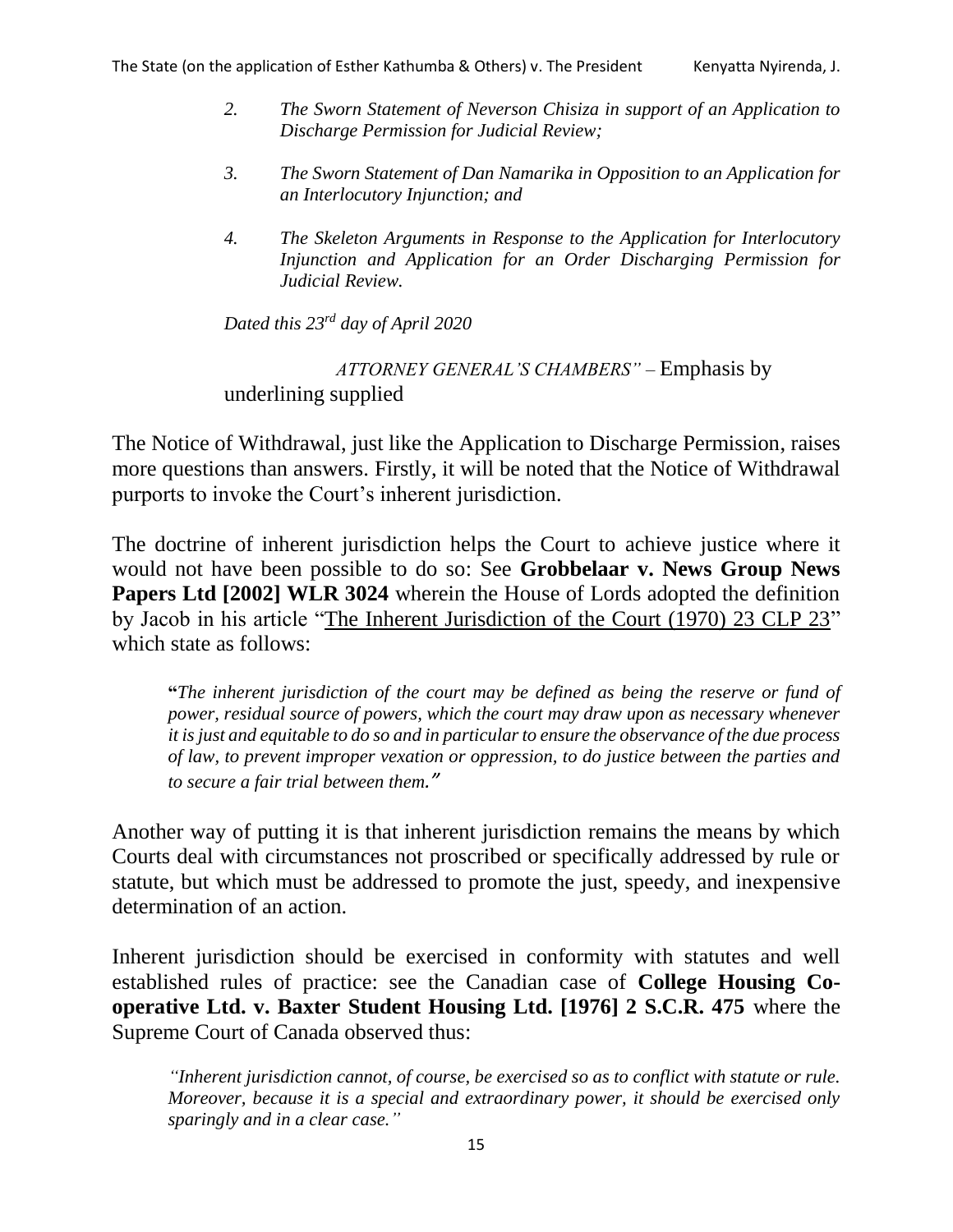Three principles emerge from the foregoing, namely, the so called inherent jurisdiction (a) is equitable in nature, (b) is solely intended to ensure justice, and (c) has to be exercised with restraint and discretion. This means that a prayer based on the Court's inherent jurisdiction cannot be granted as a matter of right. The Court has to take into account all the circumstances of the case, including submissions by all concerned parties. As such, it is not enough for a party seeking to invoke the court's inherent jurisdiction to simply file a notice to that effect without having to come to court during the hearing of the matter so that he or she can address the submissions by the other parties and. In appropriate cases, questions by the Court.

In short, it was wrong for the Defendants to think that their duty to the Court finished with filing the Notice of Withdrawal. No! It was necessary for them to leave the comfort of their respective offices and appear before the Court. By the way, I know of no principle of law which states that a party that is so dead sure of the strength of his or her case does not have to come to court to plead his or her case. With due respect, I do not think we will ever have such a principle: it is preposterous!

The second issue regarding the Notice of Withdrawal has to do with the number of parties thereto. This is relevant because it goes without saying that an application can only be withdrawn by the party who made or filed it in the first place.

It will be recalled that the Court has already narrated the great difficulties that it had to identify the number of parties to the Application to Discharge Permission. As it is, there being no clarification on the issue, the question regarding the competence of the  $1<sup>st</sup>$ ,  $2<sup>nd</sup>$ ,  $3<sup>rd</sup>$ ,  $4<sup>th</sup>$  and  $6<sup>th</sup>$  Defendants respectively to be party to the withdrawal of the Application to Discharge Permission will linger on.

# Analysis and Determination

An interlocutory injunction is a temporary and exceptional remedy which is available before the rights of the parties have been finally determined. Order 10, r. 27, of the CPR provides that the Court may grant an injunction by an interlocutory order when it appears to the Court that (a) there is a serious question to be tried, (b) damages may not be an adequate remedy and (c) it shall be just to do so.

Having carefully read and considered the sworn statements and the submissions by Counsel, it is very clear to me that there are serious questions in this matter to be tried which cannot simply be disposed of at this stage.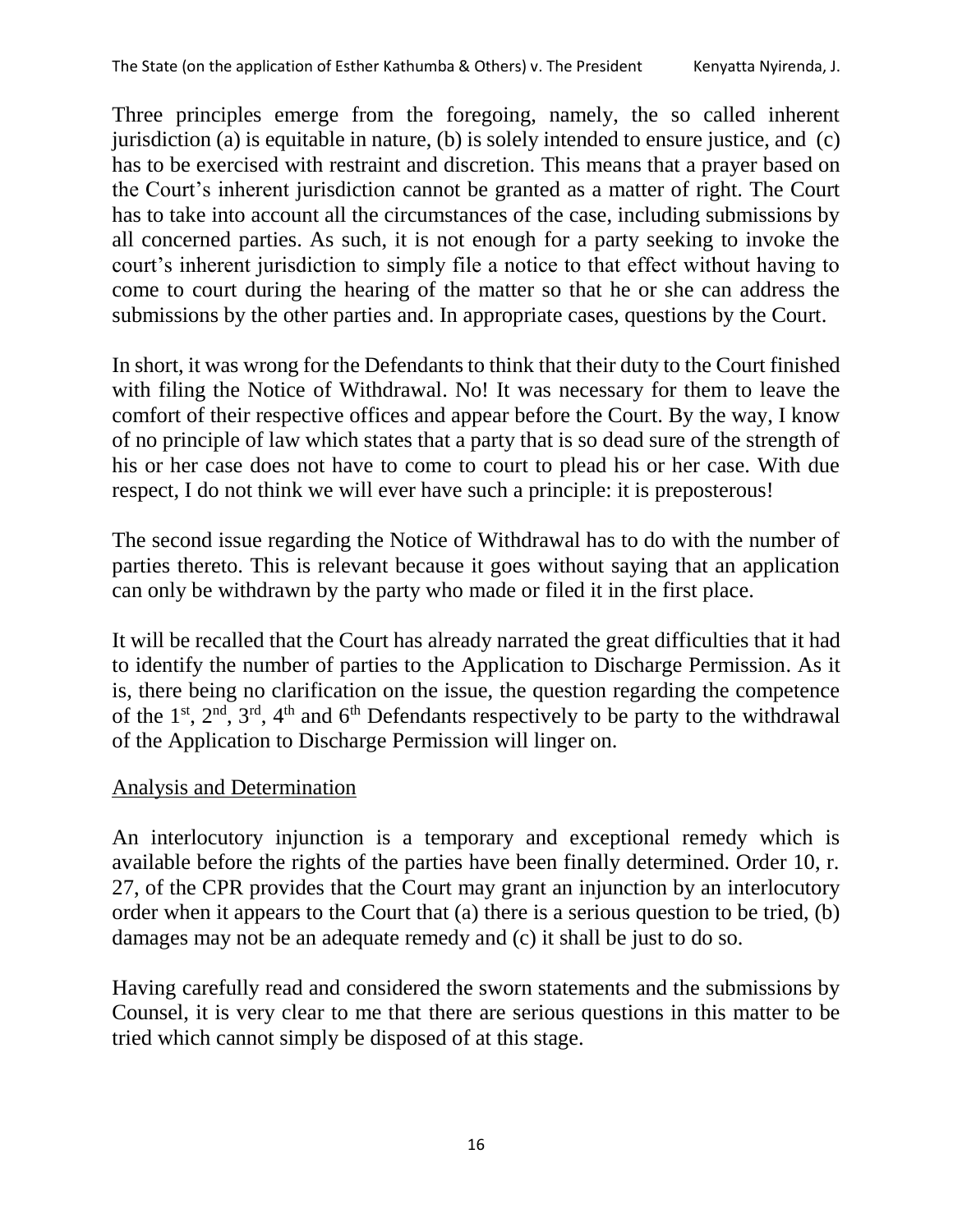Firstly, the Claimants asserts that the decision by the  $2<sup>nd</sup>$  Defendant to declare a lockdown amounts to a *defacto* state of emergency. They contend that (a) the lockdown abrogates from the rights contained in Chapter IV of the Constitution and (b) the decision is illegal and unconstitutional in light of the dictates of sections 44 and 45 of the Constitution. In this regard, the issue is whether the  $2<sup>nd</sup>$  Defendant can declare a lockdown without the attendant declaration of state of emergency being declared?

Secondly, there is the question whether or not the  $2<sup>nd</sup>$  Defendant can promulgate subsidiary legislation under section 31 of the Public Health Act and implement them without parliamentary oversight? The Claimants argue that the  $2<sup>nd</sup>$  Defendant acted contrary to the dictates of section 58(2) of the Constitution by implementing the Convid- 19 Rules before Parliament could review them. The Claimants also state that section 31 of the Public Health Act does not allow the Minister to make subsidiary legislation which in are in essence outside the scope of the Public Health Act. Additionally, the Claimants contend that the decision to make the Convid- 19 Rules violates not only section 31 of the Public Health Act but also section 58(1) of the Constitution. These matters raise the question whether or not the 2rd Defendant can promulgate and implement rules purportedly made under section 31 of the Public Health Act where the rules expressly state that they authorise the taking of measures which are outside the scope of Public Health Act?

Thirdly, the Claimants hold the view that the promulgation and implementation of the lockdown would derogate from rights contained in Chapter IV of the Constitution without following the dictates of sections 44 and 45 of the Constitution.

Fourthly, the Claimants assert that since the lockdown will effectively deprive most Malawians of their means and sources of income, any reasonable Minister should have provided for things like social cash transfer, food parcels and stimulus packages to small businesses in order to mitigate the economic fall out of the extreme measures taken. The constitutional order, so the Claimants posited, supports this position under section 13, as read with section 30(2), of the Constitution. This means that the Court has to consider the question of whether or not the  $2<sup>nd</sup>$  Defendant can implement a lockdown without providing for social security interventions to marginalised groups in our society.

Fifthly, it was also strongly argued by the Claimants (particularly by the  $5<sup>th</sup>$ Claimant) that the actions by the Defendants pose a great risk of negatively affecting the Claimants' constitutional rights to property, religion and even to freely associate with any group or association of one's choice, which are some of the benchmarks of living in a democratic society.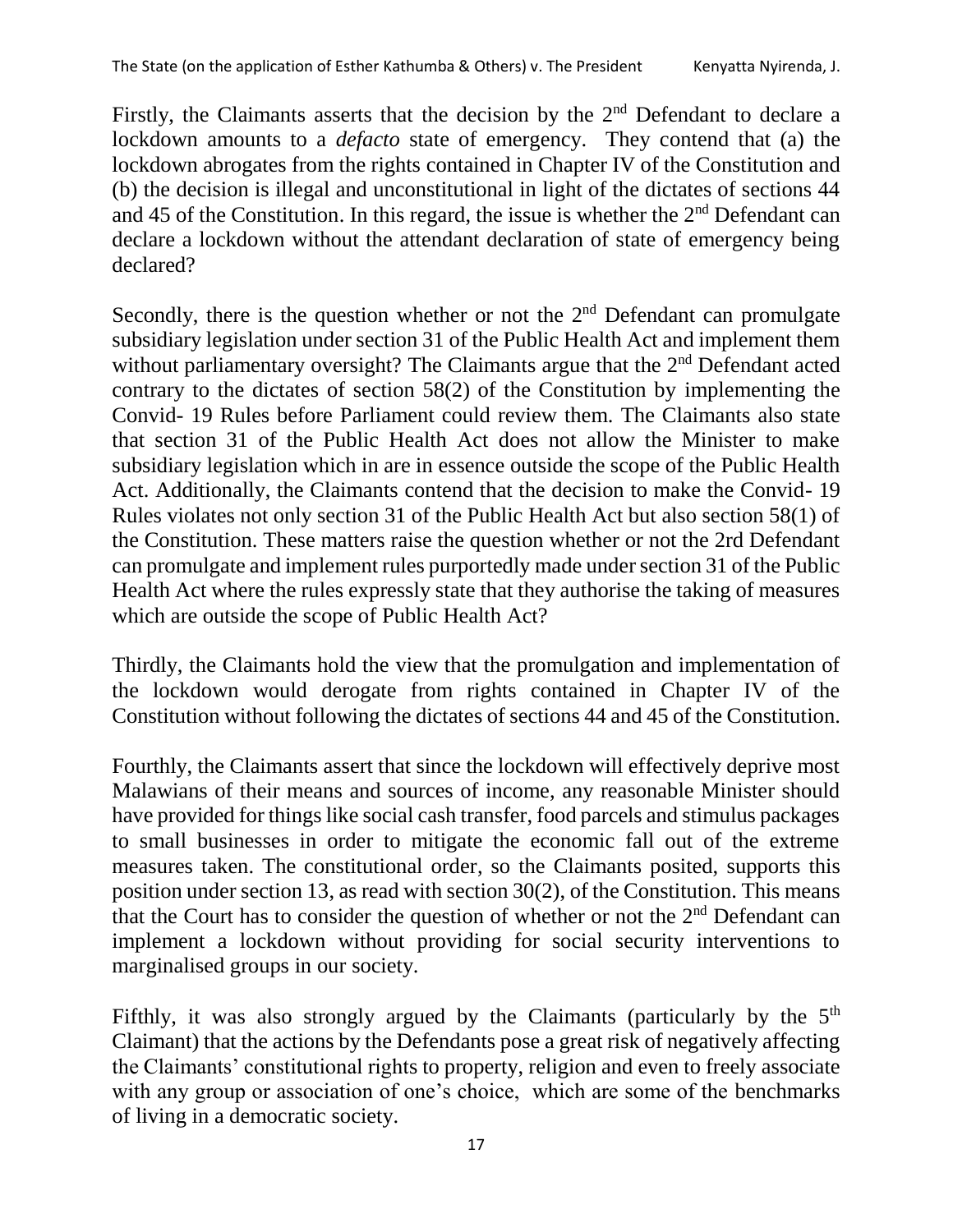We now turn to the question whether or not damages may or may not be an adequate remedy. The Claimants strenuously argued that that damages would not be an adequate remedy because (a) the decision to effect a lockdown over all districts in Malawi infringes on the Claimants' constitutional rights contained in Chapter IV of the Constitution and (b) the Convid-19 Rules are an affront to rule of law as they are not in compliance with sections 44, 45, 58, 56(2) of the Constitution.

As the subject of the present case relates to the alleged violation of human rights, there is really little for the Court to say on the matter. It is trite that damages would be inadequate in such circumstances: see **The State v. The Attorney General (Inspector General of Police, Commissioner of Police (central), Misc. Civil case no. 49 of 2008**, (unreported) where Mzikamanda J, (as he was then) emphatically stated thus:

"*As to whether damages can be adequate remedy for the alleged violation of human rights, I hasten to say that damages may not be an adequate remedy. Enjoyment of human rights cannot be quantified in monetary terms, and yet the enjoyment of those rights is a very fundamental aspect of our democracy"* 

In view of the foregoing, it is my finding, and I so hold, that damages would be an inadequate remedy in the application before me. I am fortified in my holding by the decision of the Supreme Court of Appeal in the case of **Malawi Savings Bank v. Sabreta Enterprises Limited, MSCA Civil Appeal No. 44 of 2015 (unreported)** wherein the Court made the following pertinent observations:

*"On the matter of adequacy of damages we think each case must be considered on its own facts. There is nothing like one principle fits all scenarios. We think it is a little simplistic not to grant an injunction against an appellant just because it has deeper pockets. Just because it can afford to pay damages in case the injunction was erroneously granted. There*  will be instances, and we have a feeling this could be one of them, where damages will *never suffice the fact that they can be afforded notwithstanding. This case does not, in our judgment, seem to be about damages." –* Emphasis by underlining supplied

As regards the balance of justice, sometimes it is best to grant an injunction so as to maintain the status quo until the trial and at other times, it is best not to impose any restraint on the respondent: see **Hubbard v. Vosper [1972] 2 Q.B. 84**.

In the present case, the Claimants submit that justice would be best served by the Court ordering the continuation of the order of interlocutory injunction that was granted on the  $17<sup>th</sup>$  of April, 2020. It might not be out of order to quote the relevant part of the Skeletal Arguments: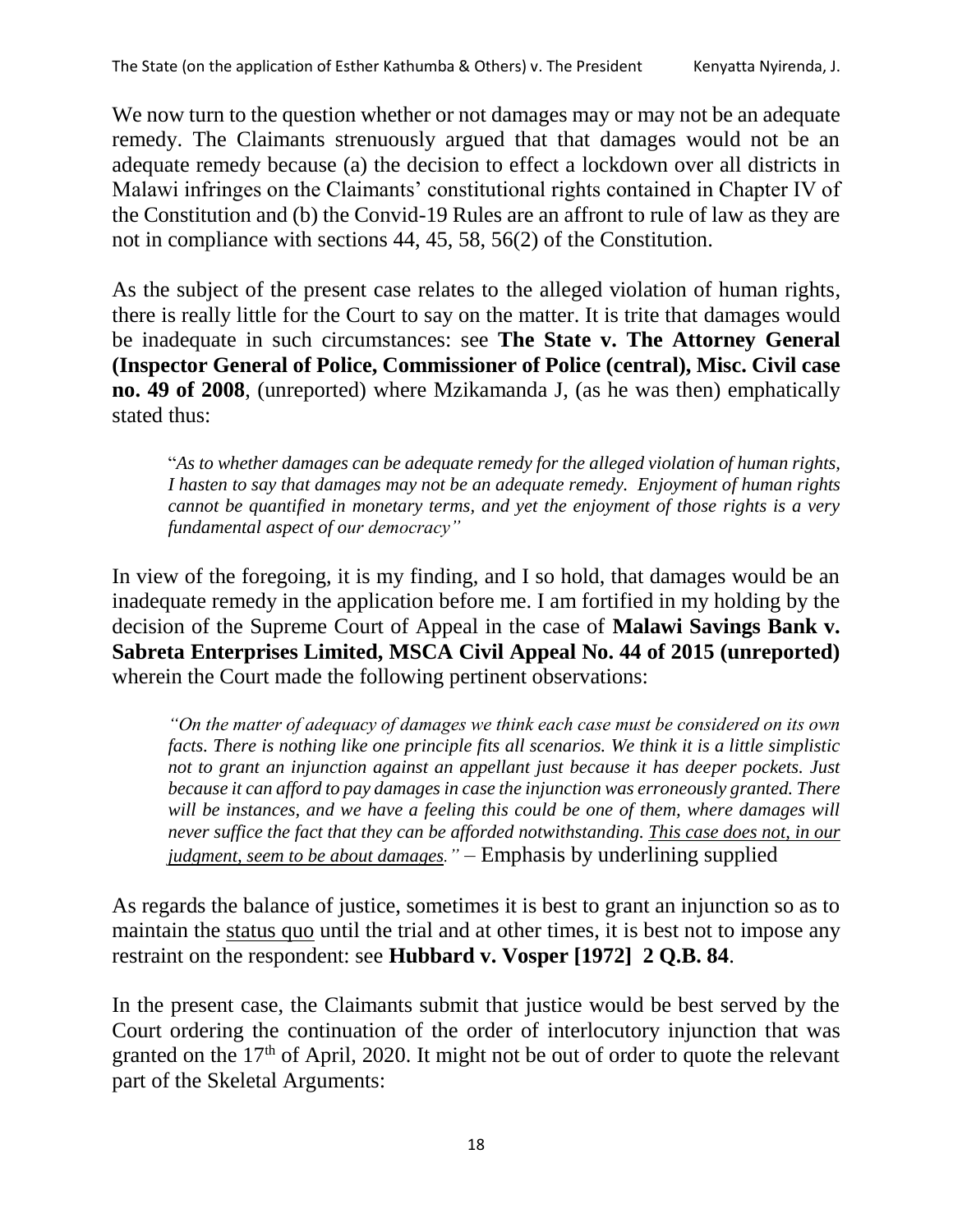- *"3.10 Much as there are competing public interests, the rule of law demands that the law should at all times be respected.*
- *3.11 In the Estate of Mutharika In the Matter of the State and Commissioner General of the Malawi Revenue Authority, ex parte the Estate of Mutharika, HC/PR Miscellaneous Civil Cause No. 3 of 2013 (unreported) Justice Mwaungulu issued a clarion call to all public officers "to act legally within our powers where they exist and not to act where there are no such powers"*
- *3.12. The case of The State (on the application of Lin Xiaoxiao & Others) v. Attorney General Judicial Review Cause No.19 of 2020 is perhaps more succinct wherein Justice Nyirenda stated:*

*"With reference to the particular matter under consideration, the rule of law requires that emergency measures should be taken only in accordance with the law and that their legality, including their conformity with international law, should be capable of being tested in the High Court: see sections 45(4)(c) and 45(6) of the Constitution."*

*3.13 The gist of this application revolves around the exercise of emergency powers by the Minister firstly by enacting the COVID 19 rules and secondly by implementing the said rules. Serious human rights violations that may be committed and irreparable damage may be occasioned if the said rules are implemented and the exercise of power under the said rules is unchecked. Therefore, it is just in the circumstances to order the continuation of the order of interlocutory injunction until the said issues are duly examined by the court."*

I cannot agree more with the Claimants. I am satisfied that the balance of justice lies in favour of maintaining the status quo. In this regard, the validity of the Court Orders granted herein on  $17<sup>th</sup>$  March 2020 and  $24<sup>th</sup>$  April 2020 respectively shall continue until the determination of the substantive judicial review proceedings or until a further order of this Court.

For avoidance of doubt and in the interest of clarity, both the  $1<sup>st</sup>$  Application for Interlocutory Injunction and the  $2<sup>nd</sup>$  Application for Interlocutory Injunction have been granted. Accordingly, it is ordered as follows:

(a) the Defendants, either through themselves or through their servants, agents, subordinates, employees, or whomsoever on the Respondents' behalf, are hereby restrained from effecting and or otherwise enforcing the lockdown declared by the 2nd Respondent until the final determination of the substantive judicial review herein or a further order of the Court; and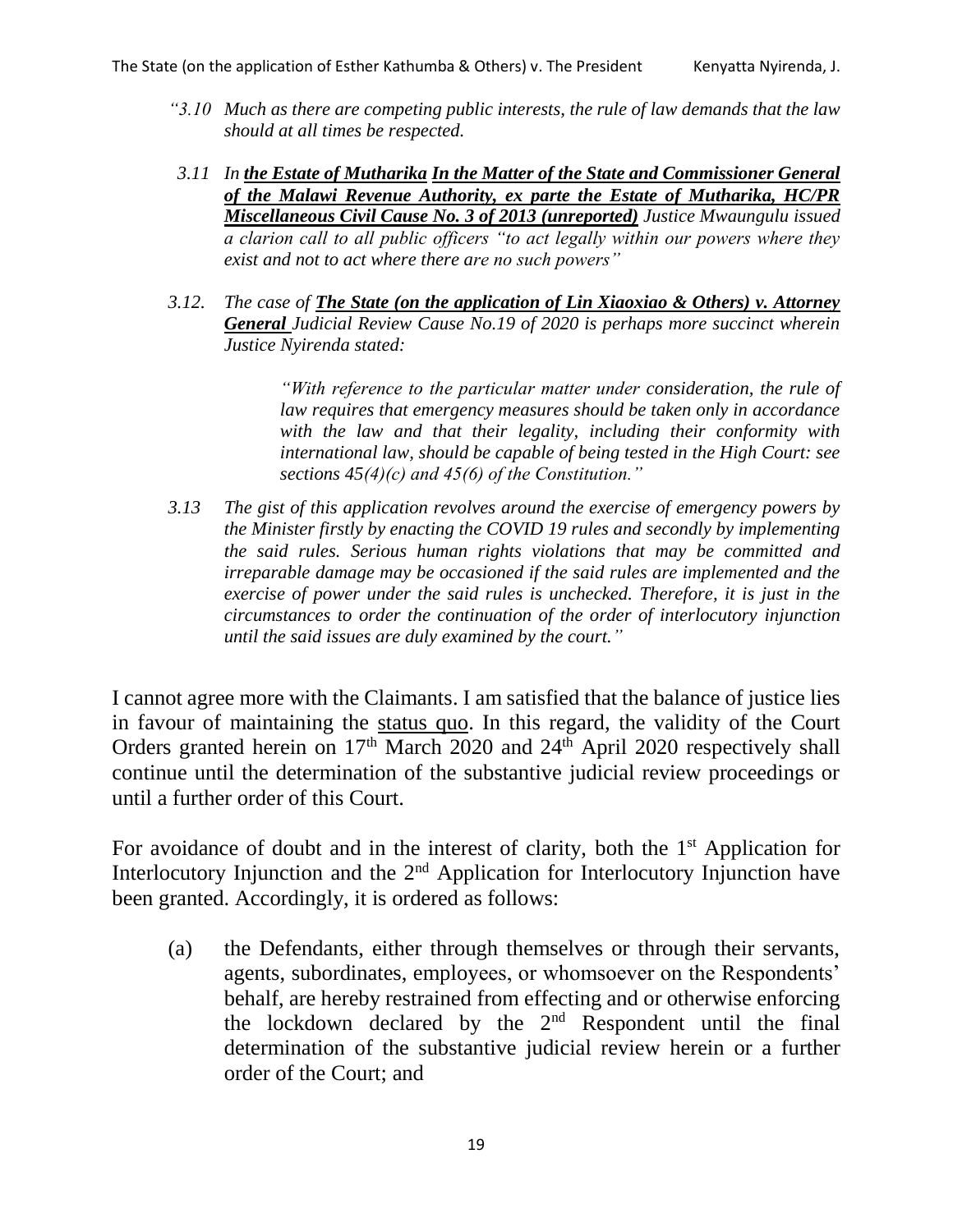(b) the Defendants, either through themselves or through their servants, agents, subordinates, employees, or whomsoever on the Respondents' behalf, are hereby restrained from suspending or implementing the complete closure of religious gatherings against the 5<sup>th</sup> Claimant or any church in Malawi until the final determination of the substantive judicial review herein or a further order of the Court.

## Conduct of the Office of the Attorney General questioned

Counsel Mwafulirwa, speaking on behalf of the team of lawyers appearing on behalf of the Claimants, stated that it would be amiss of him if he did not comment on the conduct of the Attorney General Chambers in handling the present proceedings. It might not be out of order to quote the exact words used by Counsel Mwafulirwa:

*"The Applicants are not amused at all by the way the Attorney General's office has handled the whole matter. We are concerned by the approach of our learned friends in the Attorney General's Chambers. We have to call a spade a spade. The Attorney General and/or his subordinates were supposed to be in this Court. They should have been here to indicate their stand.* 

*The Court must be respected. It is wrong for the Attorney General to address the Court through newspapers. The Attorney General must be censured. He must not forget that the Attorney General's Chambers are not a private firm. He represents over 18 million Malawians and not just a select few."*

Counsel Mwafulirwa was referring to news items that appeared in the two daily newspapers, that is, "The Nation" and "The Daily Times" of Friday, 24<sup>th</sup> April 2020. The news item in the *"The Nation"* is on the front page and it is headed "**Court holds key to lockdown – Kaphale**". It reads as follows:

*"Attorney General (AG) Kalekeni Kaphale says the Judiciary, which last Friday granted a seven-day injunction stopping implementation of a national lockdown to manage coronavirus (Covid- 19) pandemic, holds the key to the future of the precautionary measure.*

*In an interview yesterday after the AG's Chambers formally expressed its intention*  not to contest or vacate the injunction granted to Human Rights Defenders Coalition *(HRDC). He said government already performed its duty by announcing the lockdown.* 

*Said Kaphale: "The hearing [today] is a defining moment in the fight against the virus. We believe all the information needed to make the right decision is in the public domain. The virus is not out there playing games.* 

*He said currently government has nothing to do but wait from the courts because it already announced a lockdown from midnight April 18 to midnight May 9 and published the rules for the same before HRDC, Church and Society Programme of CCAP Livingstonia Synod, legislator Kezzie Msukwa and a Kathumba obtained the court order.*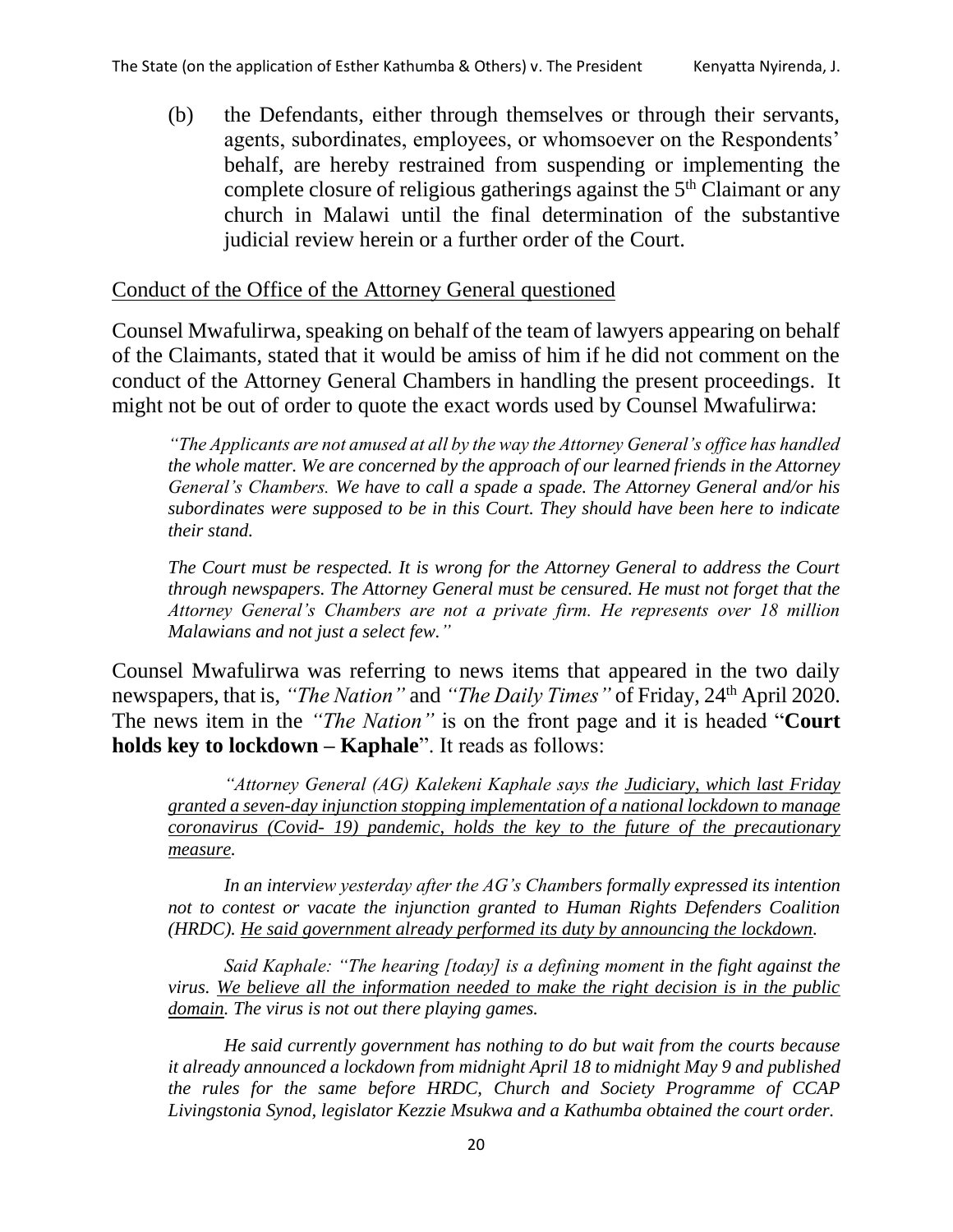*On whether the government's decision to withdraw emanates from the observations by the Malawi Law Society that there were some legal irregularities in the implementation of the some Covid- 19 measures, the AG said he was not in a position to comment on the observations because they have come after the injunction.*

*In a separate interview, presidential press secretary Mgeme Kalilani said the future of the lockdown lies in the hands of the Judiciary which needs to rule to help Malawians.* 

*He said neither the President nor government is abrogating its responsibility as it was stopped by the courts and HRDC from discharging its duty and responsibility.*

*HRDC national chairperson Gift Trapence refused to comment on the matter, saying it is in court.*

*The court will proceed to hear the matter today, according to the Judiciary."* – Emphasis by underlining supplied

The news item in the "*The Daily Times*" is also on the front page, with the headline "**LOCKDOWN CASE ON MINUS GOVT**" and it is couched in the following terms:

*"Hearing of the lockdown injunction case and judicial review will still continue today as ordered by Lilongwe High Court Judge Kenyatta Nyirenda despite the government's decision to withdraw its decision to challenge the injunction.*

*Last week Judge Nyirenda granted an injunction to Human Rights Defenders Coalition stopping the government from implementing the lockdown as one of the measures to control the spread of Covid- 19.*

*Two days after filing the intention to challenge the injunction, Attorney General Kalekeni Kaphale decided to withdraw from the case but the court says everything will continue as planned despite the government's absence.*

*…*

*A legal expert who did not want to be named said the matter will go uncontested in terms of hearing of the inter-partes injunction.*

*….*

*In a telephone interview yesterday, Kaphale said that they believe with the information in the public domain regarding the progress of the outbreak under the nolockdown situation, the court will do the right thing.*

*"There are these daily briefings and I am sure our Judiciary is alive to what is happening and I believe our Judiciary has the nation at heart and will make the right decision."*

*…" -* – Emphasis by underlining supplied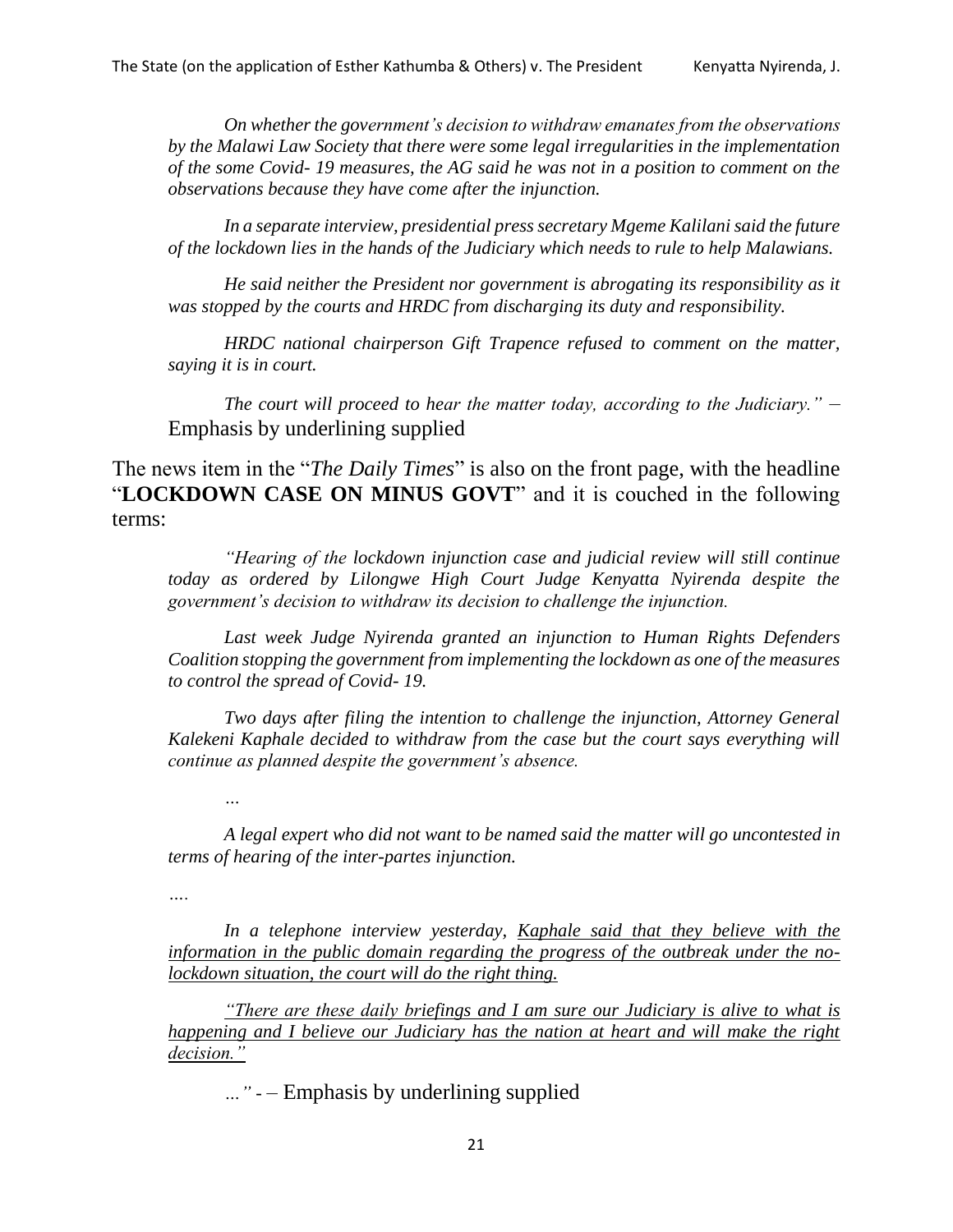The office of the Attorney General is a creature of the Constitution: section 98 of the Constitution. As the principal legal advisor to the Government, the major tasks of the office of the Attorney General include (a) provision and coordination of legal advice to the Government, (b) ensuring legality of Government policies and acts, (c) promoting, protecting and upholding constitutionalism and the rule of law.

Needless to say, this case raises a host of legal issues of constitutional importance. I, therefore, have great difficulties to understand why the office of the Attorney General would not want to be heard on the application one way or the other. As the holder of the office of the Attorney General is the head of the bar, the office of the Attorney General has to be exemplary in its handling of issues, particularly court proceedings.

It is disheartening to even imagine that a public office entrusted with public power at such an elevated level would opt not to file any court process one way or the other on such a weighty constitutional matter. With due respect, for the office of the Attorney General to sit on the fence on such an important topic involving imposition of a state of disaster or state of emergence is, in my considered view, a dereliction of duty: the office failed to live up to its constitutional responsibilities.

It is very important that holders of the office of the Attorney General should never be deluded into thinking that being a principal legal advisor to the Government means that the objective of the office of the Attorney General must be to win cases at all costs. When the Attorney General appears in a case as a legal practitioner or as a party, his or her role is not that very much different from that of any other legal practitioner or party. They are all there to assist the court in reaching the correct result and thereby help to improve standards in public administration,

# The point was lucidly explained in **R v. Lancashire County Council ex p. Huddleston** [1986] 2 All ER 941 by Lord Donaldson MR as follows:

*"This development [i.e. the remedy of judicial review and the evolution of a specialist administrative or public law court] has created a new relationship between the courts and those who derive their authority from public law, one of partnership based on a common aim, namely the maintenance of the highest standards of public administration … The analogy is not exact, but just as the judges of the inferior courts when challenged on the exercise of their jurisdiction traditionally explain fully what they have done and why they have done it, but are not partisan in their own defence, so should be the public authorities. It is not discreditable to get it wrong. What is discreditable is a reluctance to explain fully what has occurred and why… Certainly it is for the applicant to satisfy the court of his*  entitlement to judicial review and it is for the respondent to resist his application, if it *considers it to be unjustified. But it is a process which falls to be conducted with all the*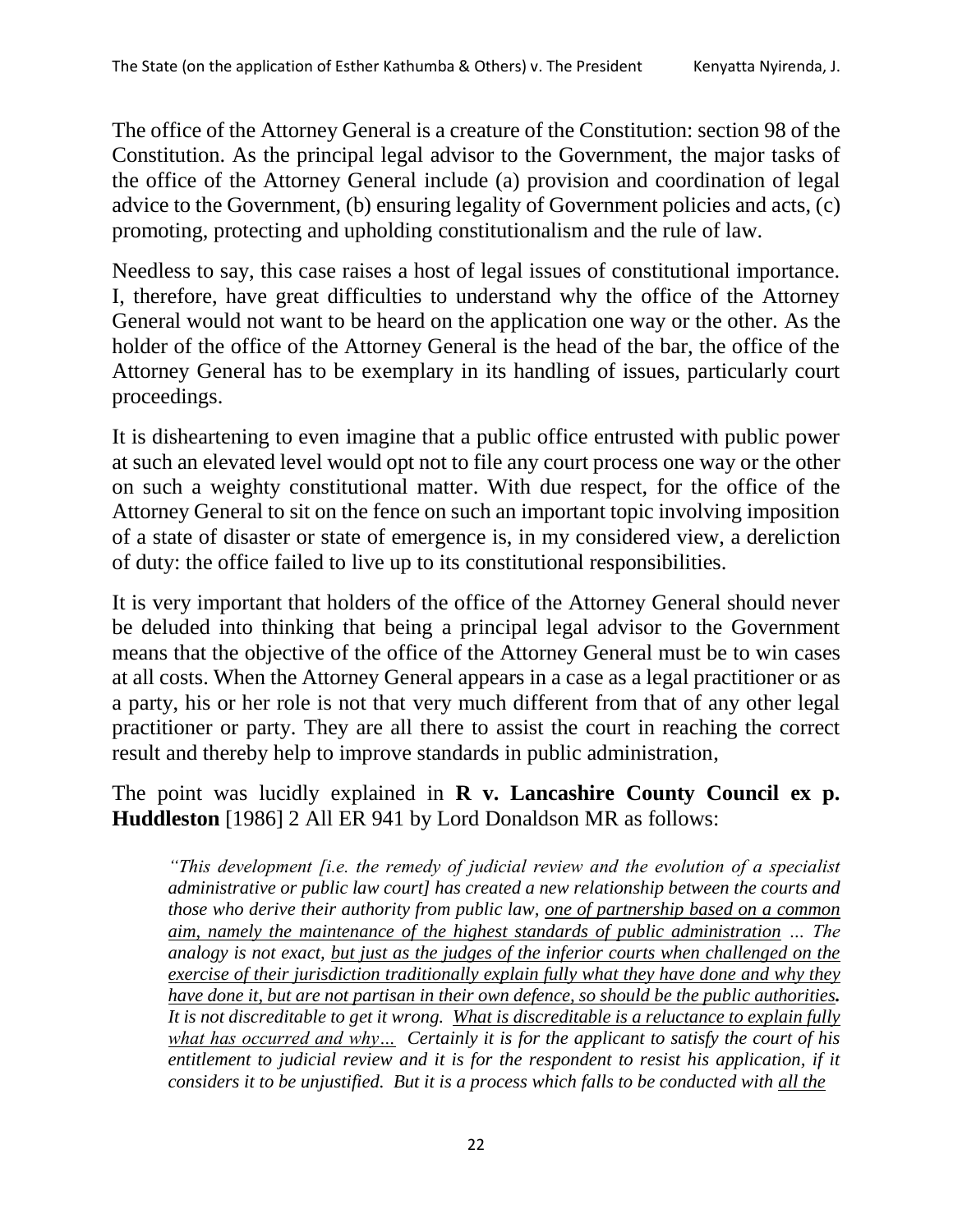*cards face upwards on the table and the vast majority of the cards will start in the authority's hands".* 

*This is the approach that should be applied in response to all applications for judicial review, and is required in order to satisfy the requirement of the duty of candour, the obligation upon all public authorities who are parties to applications for judicial review. The duty of candour in judicial review applies from the outset and applies to all information relevant to the issues in the case, not just documents.* 

The duty of candour gives rise to a weighty responsibility. When responding to an application for judicial review and interlocutory applications related thereto, public authorities must be open and honest in disclosing the facts and information needed for the fair determination of the issue: see **Secretary of State for Commonwealth Affairs v. Quark Fishing Ltd [2002] EWCA Civ1409**. The duty extends to documents/information which will assist the claimant's case and/or give rise to additional (and otherwise unknown) grounds of challenge: see **R v**. **Barnsley Metropolitan Borough Council ex p. Hook [1976] 1 WLR 1052.**

In short, there is a very high duty placed on the office of the Attorney General and all Government Ministries/Departments to assist the Court with full and accurate explanations of all the facts relevant to the issue that the Court must decide. Actually, the duty of candour continues to apply throughout the proceedings. For example, if after the service of evidence, further relevant information comes to light, that information must be disclosed to the other parties to the proceedings and put before the Court at the earliest possible opportunity.

The importance or necessity of the office of the Attorney General to appear and give its input in the present case cannot be avoided by trick or device. Being the principal legal advisor to Government, the office of the Attorney General must have been involved in coming up with the Covid- 19 Rules whose constitutionality is being challenged. It was imperative that such information be provided to the Court to help it arrive at a correct decision.

Instead of doing so, the office of the Attorney General decided to snub the hearing. Having done so, the office of the Attorney General then seeks to communicate with the Court through the media by stating, among other matters, that the Court should rely on information in the public domain.

This is bizarre - the sherry effrontery of this kind of approach to handling a court case is quite astounding. Actually, the fact that such statements were made makes me wonder if the office of the Attorney General fully understands its responsibilities as envisaged by the framers of the Constitution. Perhaps it high time consideration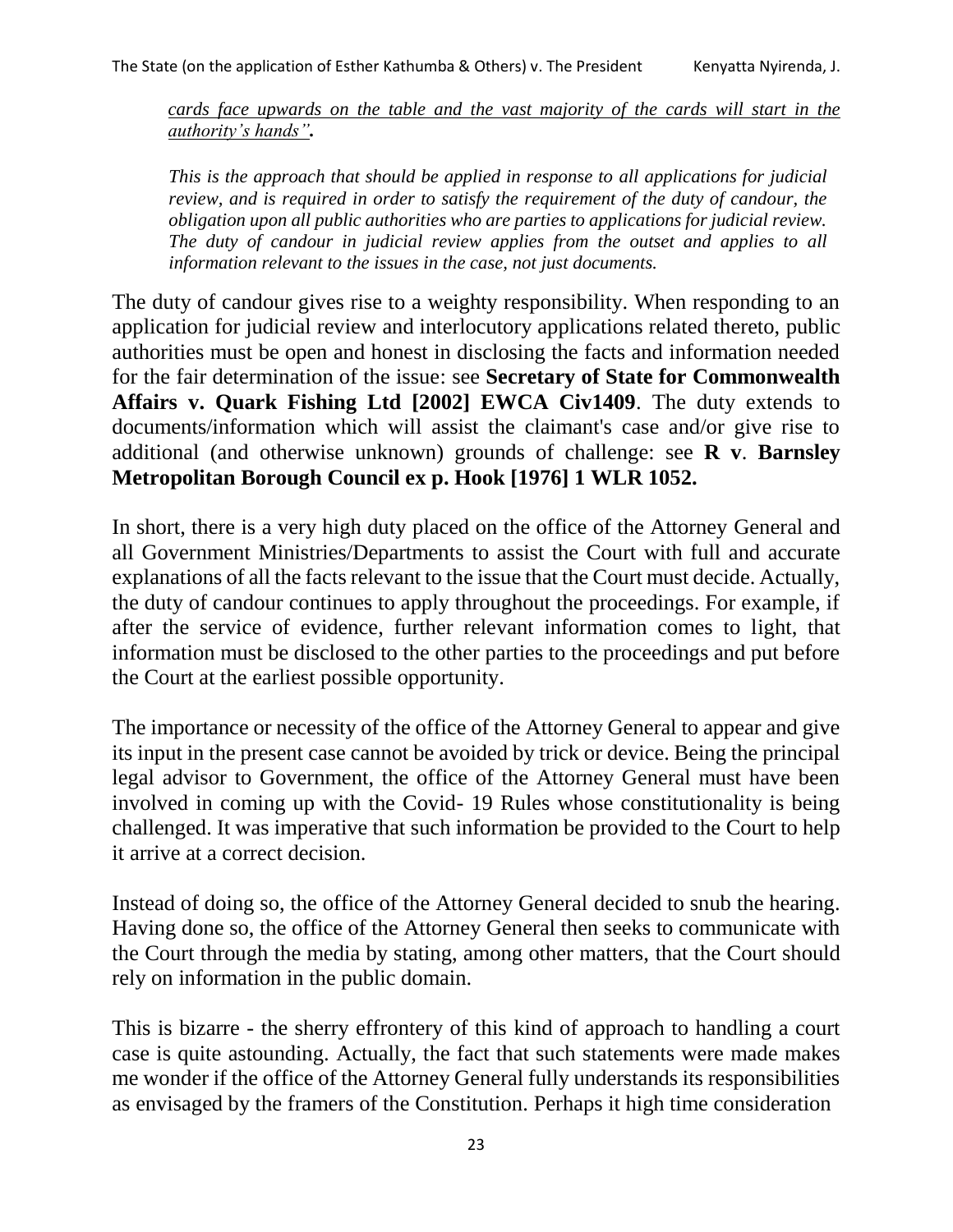was given to beefing up the provisions of section 98 of the Constitution with a view to elaborate on the functions, duties and powers of the office of the Attorney General through an Act of Parliament. This is the route that other jurisdictions, such as Kenya, have taken.

We will conclude on this issue by reiterating the wise words by Lord Donaldson MR, that is, *"It is not discreditable to get it wrong … What is discreditable is a reluctance to explain fully what has occurred and why"*

# **Costs**

Counsel Mwafulirwa prayed that the State be condemned to pay costs in this action particularly on account of its conduct in this case.

In considering the issue of costs, the Court has to examine the effect, if any, of the Notice of Withdrawal on the status of the  $1<sup>st</sup>$ ,  $2<sup>nd</sup>$ ,  $3<sup>rd</sup>$ ,  $4<sup>th</sup>$  and  $5<sup>th</sup>$  Defendants as parties to these proceedings.

It is common place that a person does not cease to be a party to a case by the mere fact that (a) the person wholly withdraws an application it has made in the case or (b) the person chooses not to appear during the hearing of an application it has made in the case.

Order 6 of CPR governs the issue of parties to a case and the relevant part provides as follows:

- *"1. Subject to rule 15, a person is a party to a proceeding if he is named proceeding as a claimant or as a defendant.*
- *2. There may be more than one claimant, and more than one defendant to proceeding in the same proceeding.*
- *3. Each party to a proceeding shall be named separately.*
- *4. A person may be added as a party without the permission of the Court before the summons has been served by endorsing that person's name on copies of the summons.*
- *5. The Court may, on an application by a party, order that a person with permission becomes a claimant in a proceeding where the person's addition as a party is necessary to enable the Court to make a decision fairly and effectively in the proceeding.*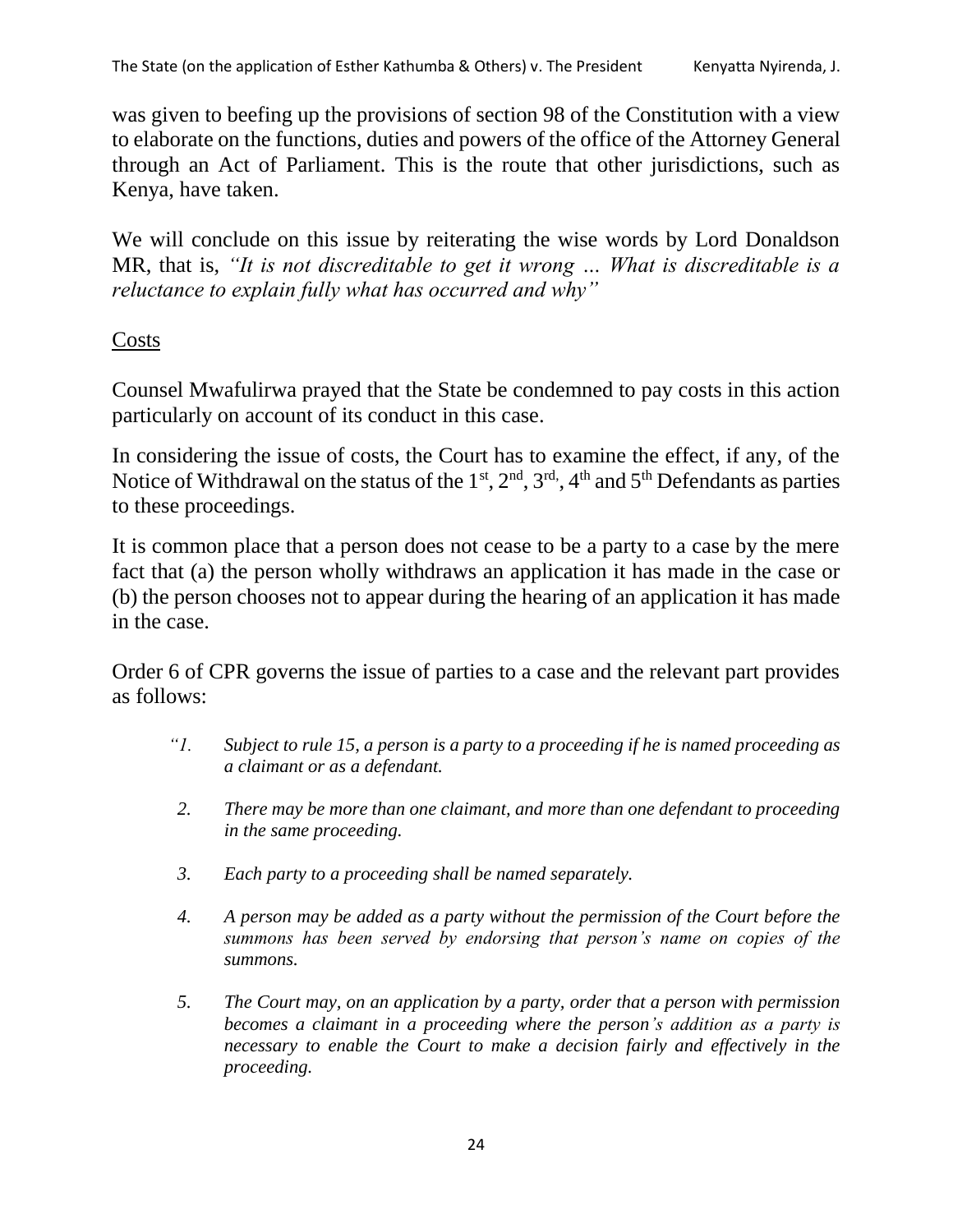- *6. A person may be added as a claimant in a proceeding with his consent and where the person does not consent to be added as a claimant, he shall be added as a defendant.*
- *7. A person affected by a proceeding may apply to the Court for an order that he should be added as a party in the proceeding.*
- *8. The Court may, on an application by a party, order that a party in a proceeding is no longer a party where-*
	- *(a) the person's presence is not necessary to enable the Court to make a decision fairly and effectively in the proceeding; or*
	- *(b) there is no good and sufficient reason for the person to continue being a party.*
- *…*
- *15. Where a defendant claims a contribution, indemnity or other remedy against a person who is not a party to the proceeding, the defendant shall file and serve a notice (a 'third party notice') on that person stating that-*
	- *(a) he claims the contribution, indemnity or other remedy; and*
	- *(b) the person shall be a party to the proceeding from the date of service."*

It is clear from the foregoing that the  $1<sup>st</sup>$ ,  $2<sup>nd</sup>$ ,  $3<sup>rd</sup>$ ,  $4<sup>th</sup>$  and  $5<sup>th</sup>$  Defendants are, and were at all material times, parties to this case. The fact that they opted not to prosecute the Application to Discharge Permission is neither here nor there. Actually, if the decision to withdraw the Application to Discharge Permission was meant to escape from being condemned to pay costs, it was an exercise in futility. With due respect, the office of the Attorney General goofed big time.

In the first place, as it has already been discussed hereinbefore, it is highly debatable that the  $1^{st}$ ,  $2^{nd}$ ,  $3^{rd}$ ,  $4^{th}$  and  $5^{th}$  Defendants were all parties to the Application to Discharge Permission. Consequently, their competence to withdraw the said Application has to be greatly doubted.

Secondly, and perhaps more importantly, the Notice to Withdraw was made late in the day. It will be recalled that the Application to Discharge Permission was filed with the Court and served on the other parties on 21<sup>st</sup> April 2020 and the Notice of Withdrawal was filed with the Court very late in the afternoon of 23<sup>rd</sup> April 2020, that is, less than 18 hours to the set time for the hearing of the two inter-partes